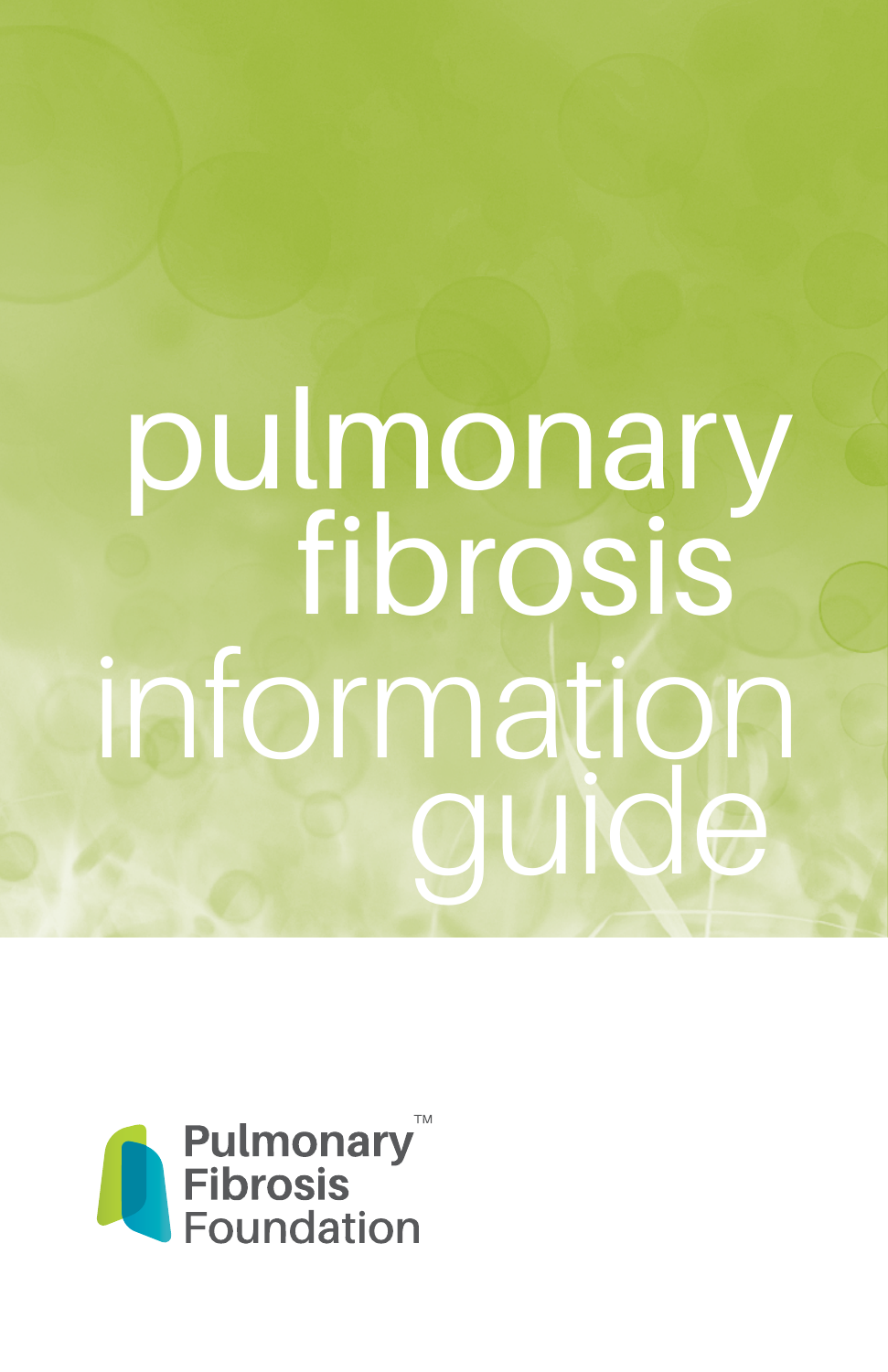- about pulmonary fibrosis
- diagnosis & treatment options
- clinical trials
- maintaining your health
- for the caregiver
- about the foundation
- glossary
- abbreviation list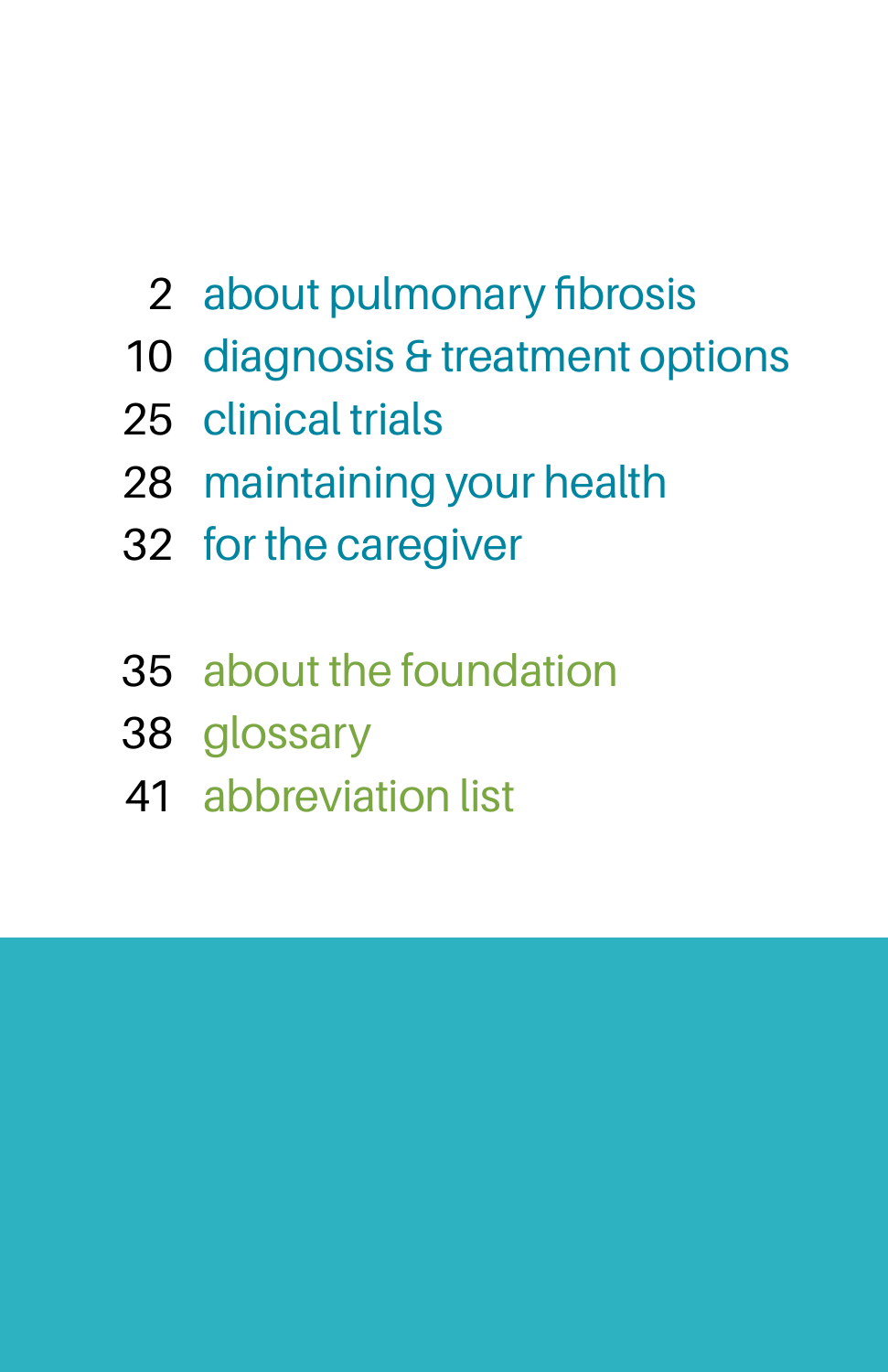# about this guide

People living with pulmonary fibrosis (PF) and their family members often feel confused, concerned, and overwhelmed by the disease and by the lack of clear and consistent information about what PF is. You may have experienced this yourself. Physicians do not always have the necessary time or resources to explain the details of the disease or to provide the support that people living with PF need.

The purpose of this guide is to help provide an overview of pulmonary fibrosis for patients and their caregivers, and to help provide clear and consistent information about PF, so that you can live a healthier, more normal life.

Please remember that this information is a brief overview and is for educational purposes only. It is not intended to be a substitute for professional medical advice. Always consult personal physicians or health care providers with any questions regarding specific medical conditions.

We are here to help. Contact the **PFF Help Center** with any questions or concerns you have about PF and available resources during the course of your care. Our staff can be reached at **844.TalkPFF** (844.825.5733) or **help@pulmonaryfibrosis.org**.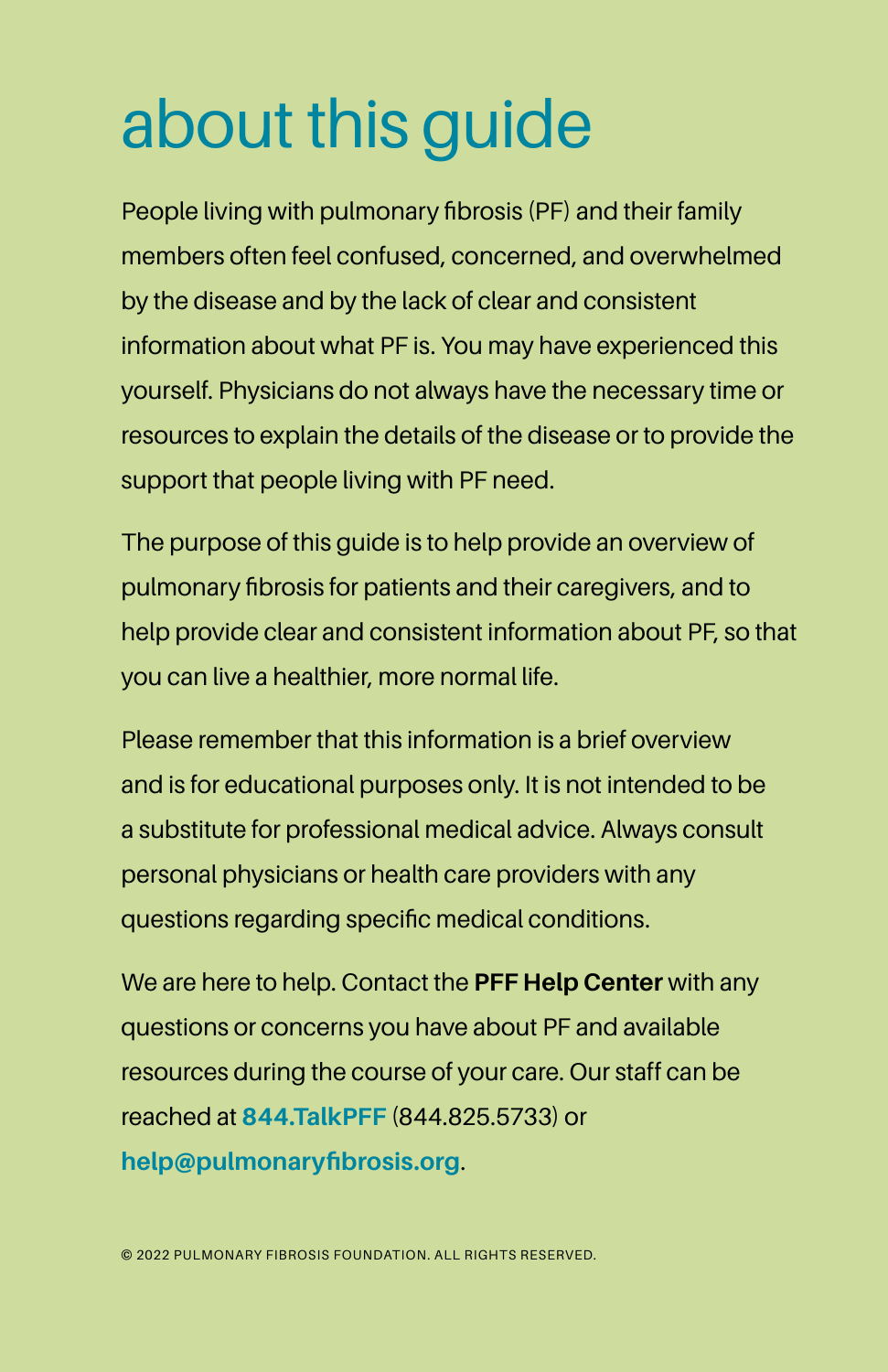# about pulmonary fibrosis

### **What is pulmonary fibrosis?**

There are more than 200 types of interstitial lung diseases (ILD), which are characterized by varied amounts of inflammation, scarring, or both, that damage the ability of the lung to absorb oxygen from the air. Pulmonary fibrosis (PF), means scarring of the lung, and can be seen in many types of ILD.

More than 250,000 Americans are living with PF and ILD. Difficult to diagnose, PF and ILD can be debilitating and, in some cases, incurable. Causes of PF and ILD include the use of certain medications, radiation to the chest, autoimmune diseases, environmental, and occupational exposures. Idiopathic pulmonary fibrosis, which has no known cause, is one of the most common forms of PF. The prevalence of PF and ILD is on the rise with more than 50,000 new cases diagnosed annually.

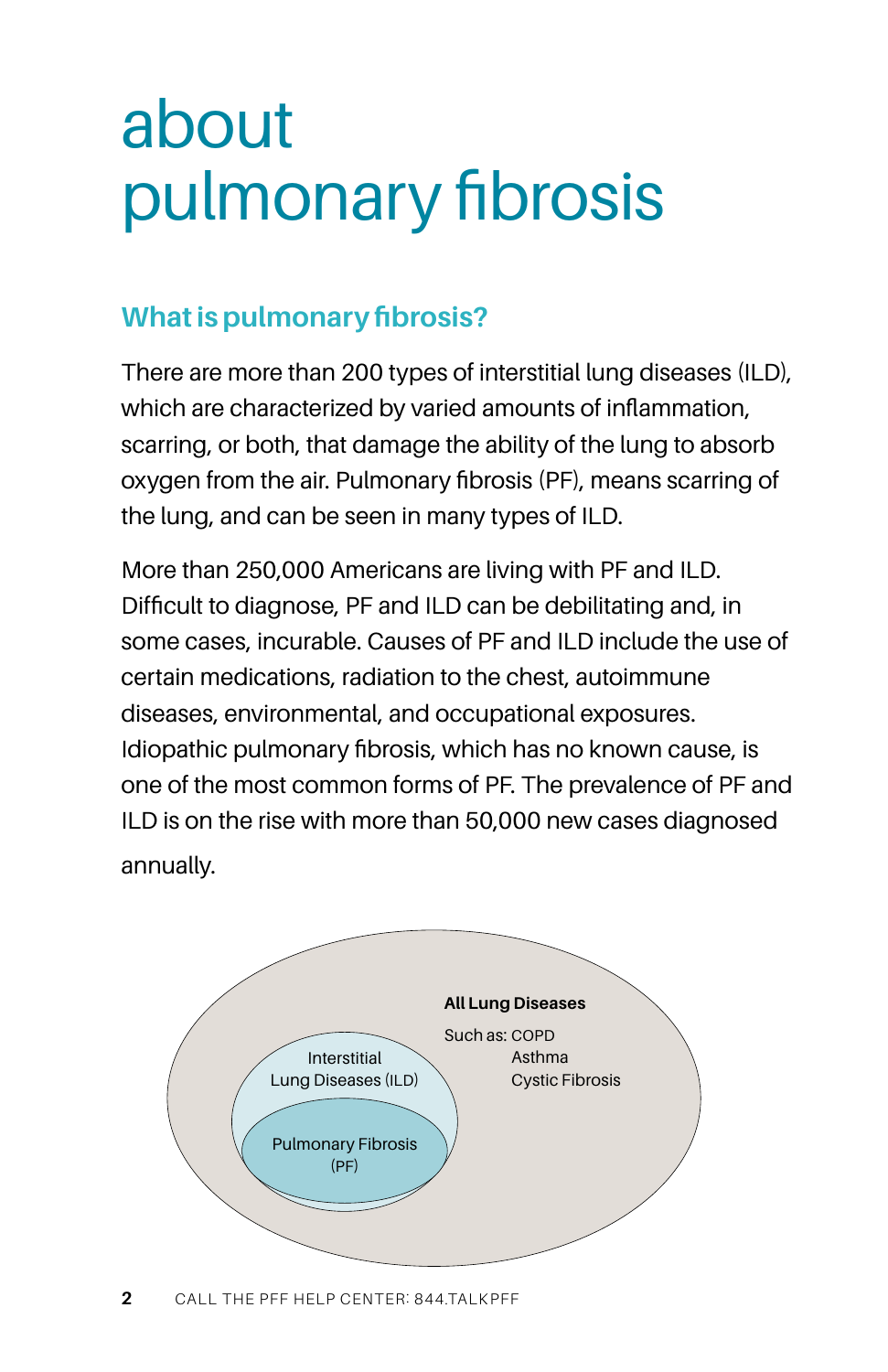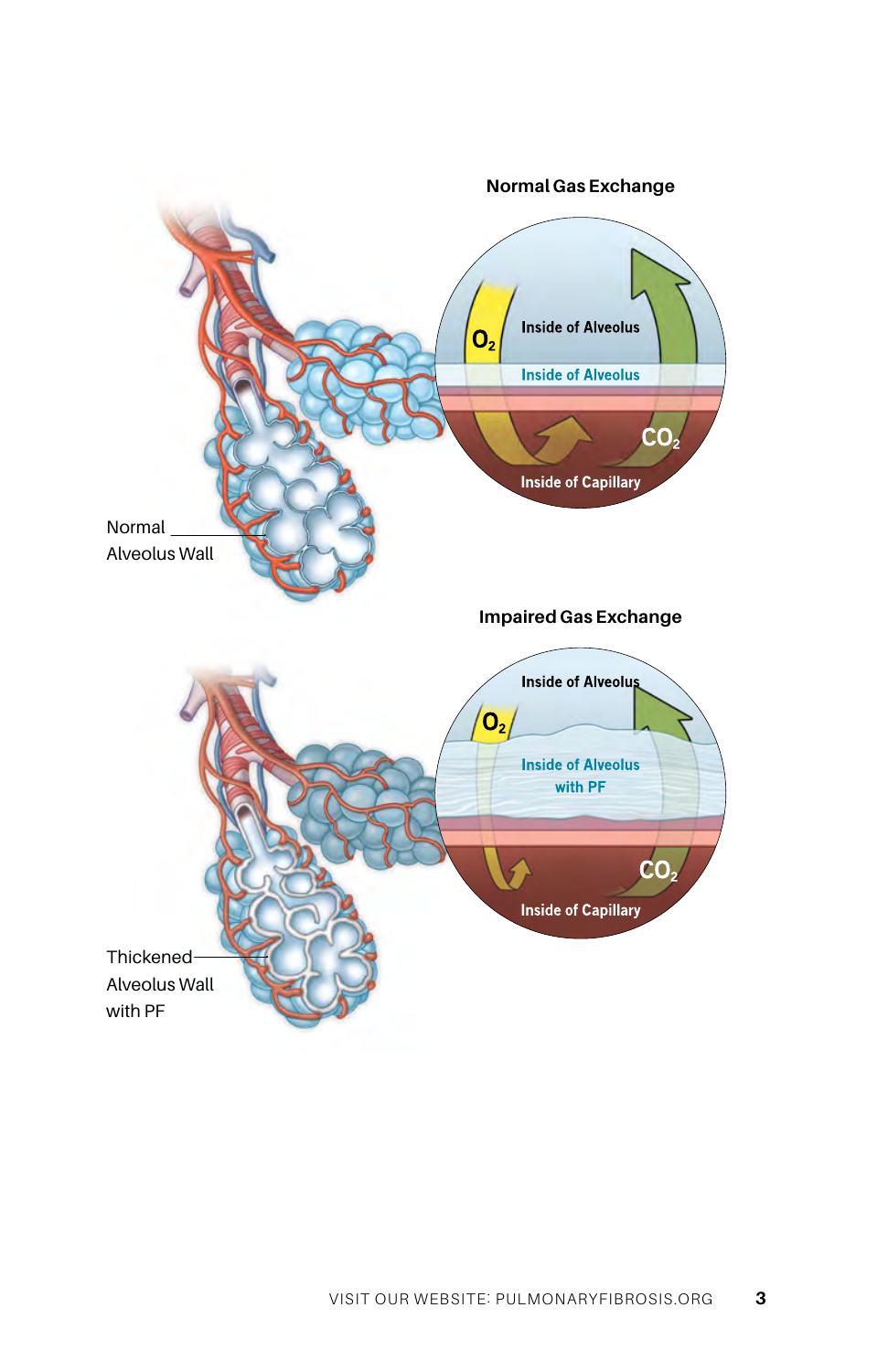We suggest that you consider making an appointment with a pulmonologist who has experience caring for patients with PF. A knowledgeable team of PF experts will help make sure you receive an accurate diagnosis and the most up-to-date treatments and management recommendations. To assist you in identifying pulmonologists closer to home and developing expertise in the care of patients with PF, the Pulmonary Fibrosis Foundation established the PFF Care Center Network that includes 68 medical centers throughout the United States. You can find a list of sites within the Network at **[pulmonaryfibrosis.org/medicalcare](https://www.pulmonaryfibrosis.org/patients-caregivers/medical-and-support-resources/find-medical-care)**.

We also recommend that you consider joining a PF support group. Connecting with other individuals facing the same illness can help you and your family not feel so alone in your journey with pulmonary fibrosis. Support groups can supplement the care you receive from your health care team by providing emotional support and education.

Support groups can help those living with pulmonary fibrosis

- learn about their disease and available treatments;
- feel supported by others who are going through the same thing:
- learn to navigate the health care system more effectively; and
- improve coping skills, among other things.

You can learn more and find a local PF support group at **[pulmonaryfibrosis.org/s](http://pulmonaryfibrosis.org/life-with-pf/support-groups)upportgroups**.

Contact the PFF Help Center by calling

**844.TalkPFF** (844.825.5733) or email **hel[p@pulmonaryfibrosis.org](mailto:pcc%40pulmonaryfibrosis.org?subject=)** with any questions or concerns you may have and to connect you with local resources.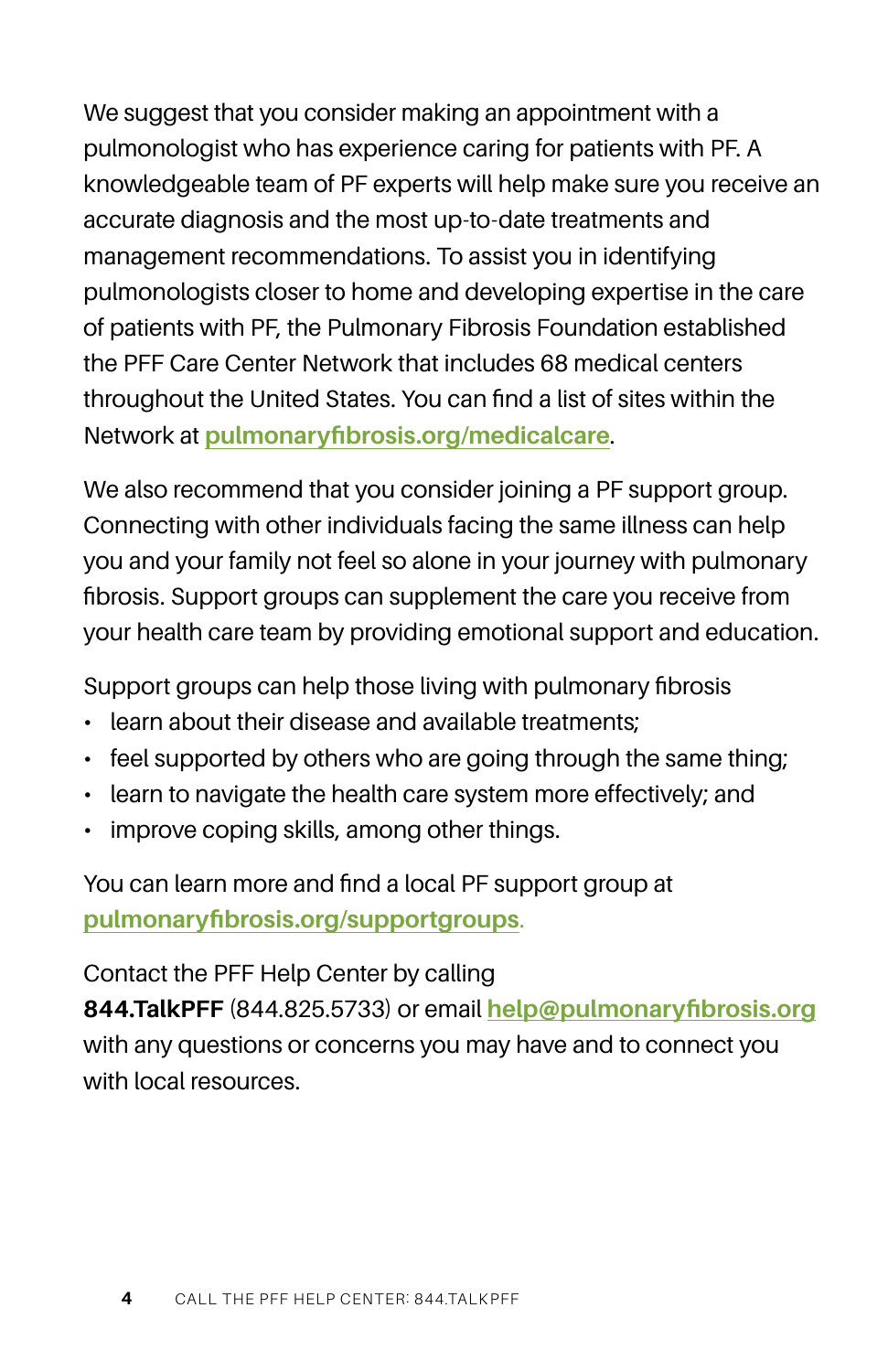### **What causes pulmonary fibrosis?**

It can be challenging for doctors to figure out what causes PF. Sometimes they are able to identify one or more causes of your disease, which are discussed here. PF of unknown cause is called "idiopathic" and discussed on page 8.

There are five main categories of identifiable causes of pulmonary fibrosis: Medications, radiation, environmental exposures, autoimmune diseases, and occupational exposures. In the United States, environmental and autoimmune causes seem to be the most common types of PF of known cause. This table shows some of the clues that doctors use to identify these known causes of PF.

| <b>TYPE OF PULMONARY FIBROSIS</b>                        | <b>CLUES THAT DOCTORS USE</b>                                                                                                     |
|----------------------------------------------------------|-----------------------------------------------------------------------------------------------------------------------------------|
| Drug-induced                                             | Prior or current use of amiodarone,<br>nitrofurantoin, chemotherapy, methotrexate,<br>or other drugs known to affect the lungs    |
| Radiation-induced                                        | Prior or current radiation treatment<br>to the chest                                                                              |
| Environmental (called<br>hypersensitivity pneumonitis)   | Exposure to mold, animals, or other triggers                                                                                      |
| Autoimmune (called connective<br>tissue disease-related) | Joint inflammation, skin changes<br>(particularly on the fingers and face),<br>dry eyes or mouth, abnormal blood tests            |
| Occupational<br>(called pneumoconiosis)                  | Prior or current exposure to dusts, fibers,<br>fumes, or vapors that can cause PF (such as<br>asbestos, coal, silica, and others) |
| Idiopathic                                               | When no cause can be identified (see page 8)                                                                                      |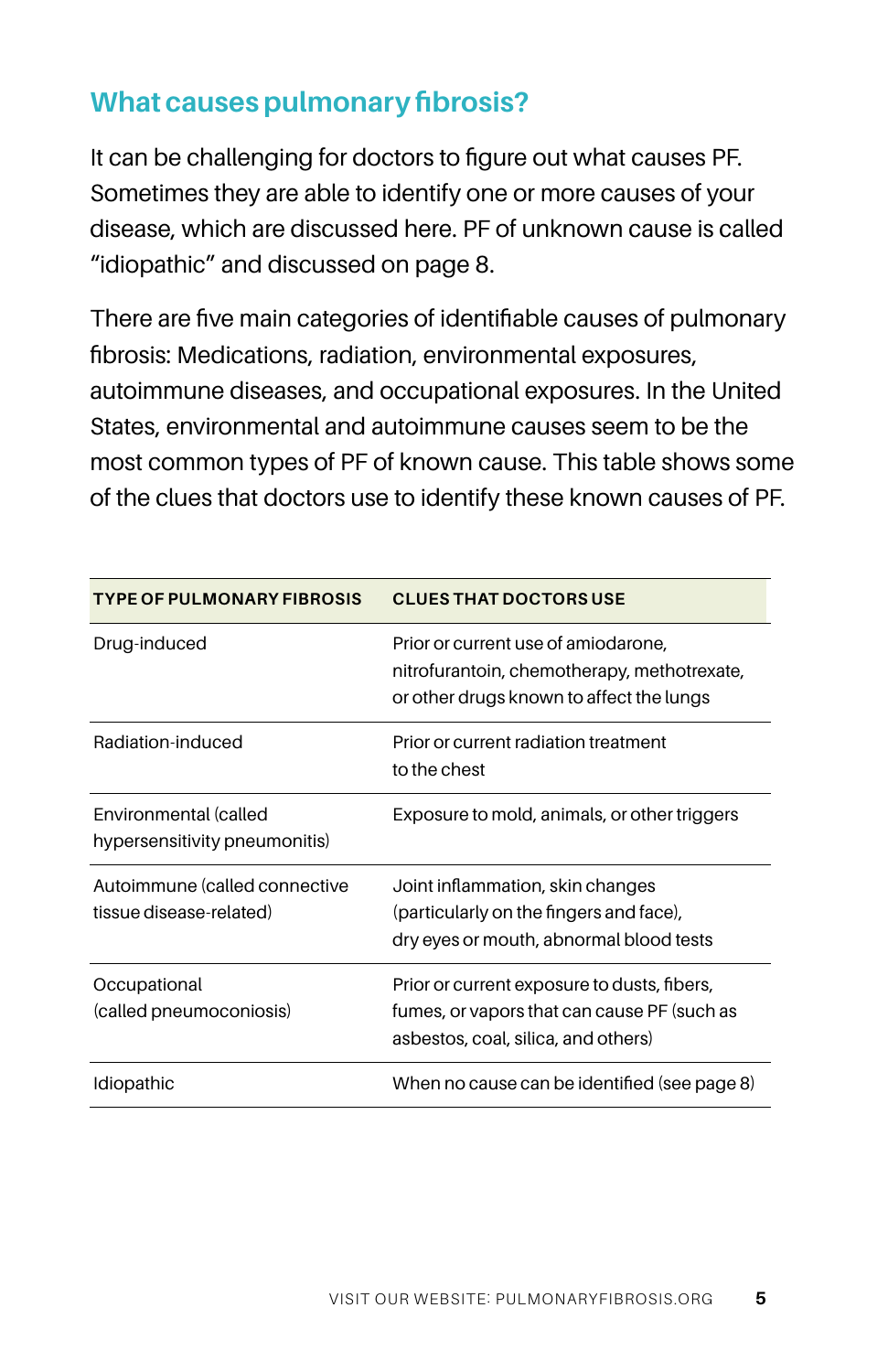Some **medications** can cause PF. Drugs used to treat cancer (chemotherapy), drugs used to treat abnormal heart rhythms (such as amiodarone), drugs used to treat inflammatory conditions (such as methotrexate), and an antibiotic used to treat urinary tract infections (nitrofurantoin) are some of the better known drugs that can cause injury, inflammation, and scarring in the lungs. Numerous other drugs have been implicated as causes of PF in some cases.

**Radiation** to the chest for lymphoma; Hodgkin's disease; or breast, lung, and other cancers can injure the lung and cause fibrosis.

**Environmental causes of PF** are typically called hypersensitivity pneumonitis (HP) or chronic hypersensitivity pneumonitis. HP occurs when the lungs react with inflammation and scarring after breathing in mold spores, bacteria, animal proteins (especially from indoor or caged birds), or other known triggers. No one is certain why some people are so susceptible to developing HP and others are not.

**Autoimmune diseases** are also called connective tissue diseases, collagen vascular diseases, or rheumatologic diseases. "Auto" means self and "immune" refers to your immune system. So if you have an autoimmune disease affecting your lungs, it means that your body's immune system is attacking your lungs. Examples of autoimmune diseases that can cause PF include:

- rheumatoid arthritis:
- scleroderma (also called systemic sclerosis);
- Sjögren's syndrome; and
- polymyositis, dermatomyositis, and antisynthetase syndrome.

**Occupational causes of PF,** also called pneumoconioses, can develop after significant exposure to a wide variety of inorganic dusts, including asbestos, silica, coal dust, beryllium, and hard metal dusts.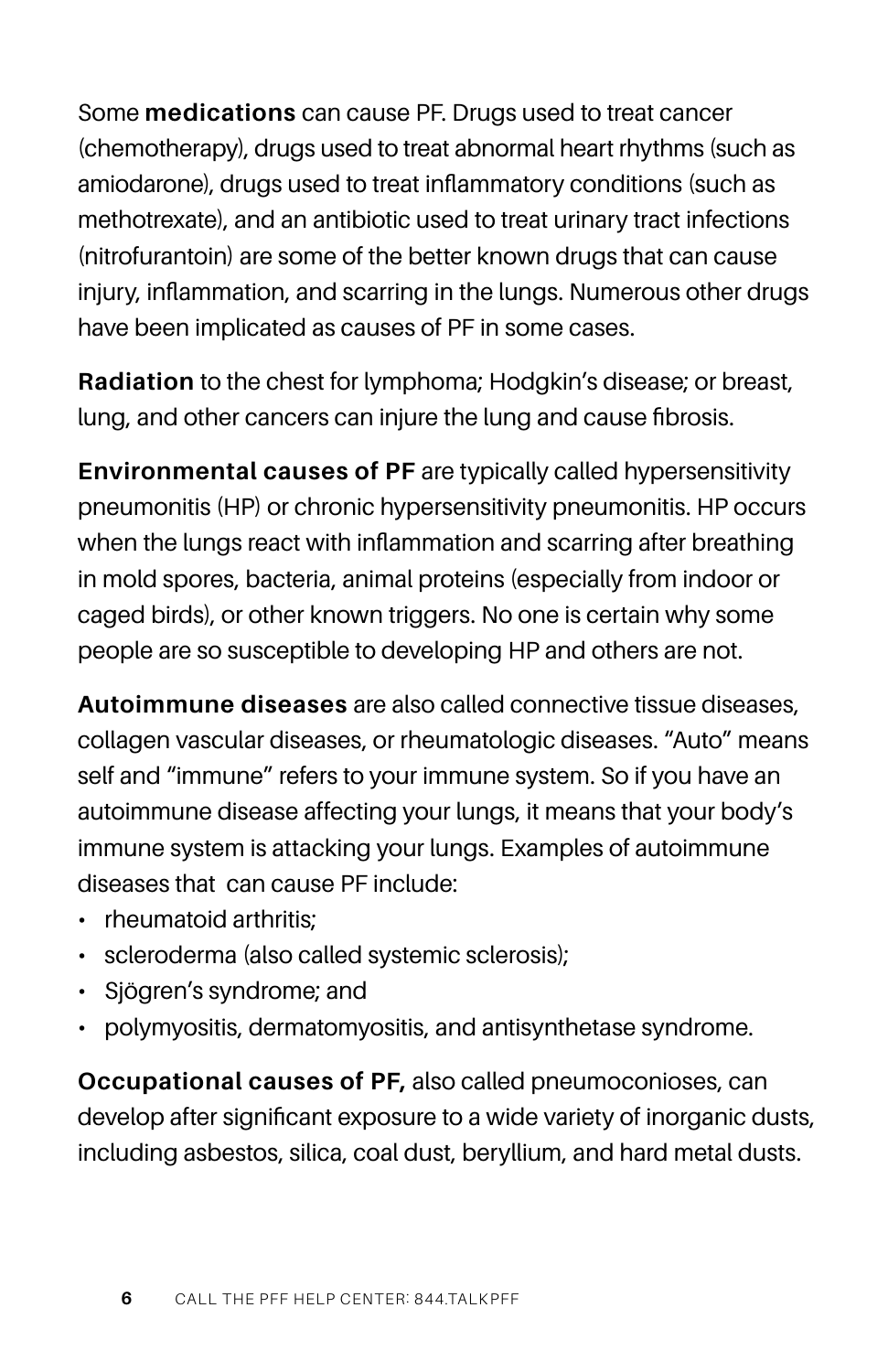# **Are there genetic or inherited forms of pulmonary fibrosis?**

Yes, but in most cases, it is not as straightforward as inheriting blue eyes or red hair. There are three different scenarios:

**1) Did the genes I inherited from my parents contribute to PF even if I am the only one in my family with PF?** Yes. The risk of developing most human diseases is influenced by the genes you inherited from your parents. There have been several genes identified that appear to increase the risk of developing PF when an abnormal form of the gene is inherited. There are no official medical guidelines on whether or not genetic testing should be performed if you have PF, although in some cases, your doctor might wish to test you for one or more abnormal forms of these genes.

**2) Can PF run in the family?** Yes. Anywhere from three to 20% of people with PF have another family member with PF. But this doesn't mean that up to 20% of your family members will develop PF. In most cases, the chance that one of your family members will develop PF is very low. We encourage you to talk to your doctor or to a genetic counselor about the chances that one of your family members will develop PF. In certain patients and family members, genetic testing may be appropriate. Additional information is provided in the Genetic Testing in Pulmonary Fibrosis PFF Position Statement at **[bit.ly/pffgenetictesting.](http://bit.ly/pffgenetictesting)**

**3) Are there specific types of PF where the entire disease is due to one gene?** Yes. There are a few rare genetic forms of PF that can affect both children and adults when just a single gene is inherited in an abnormal form (usually from both parents). Hermansky-Pudlak syndrome is an example of a genetic form of PF that simply requires abnormalities in one gene. People living with Hermansky-Pudlak syndrome often also have very light skin pigmentation (due to low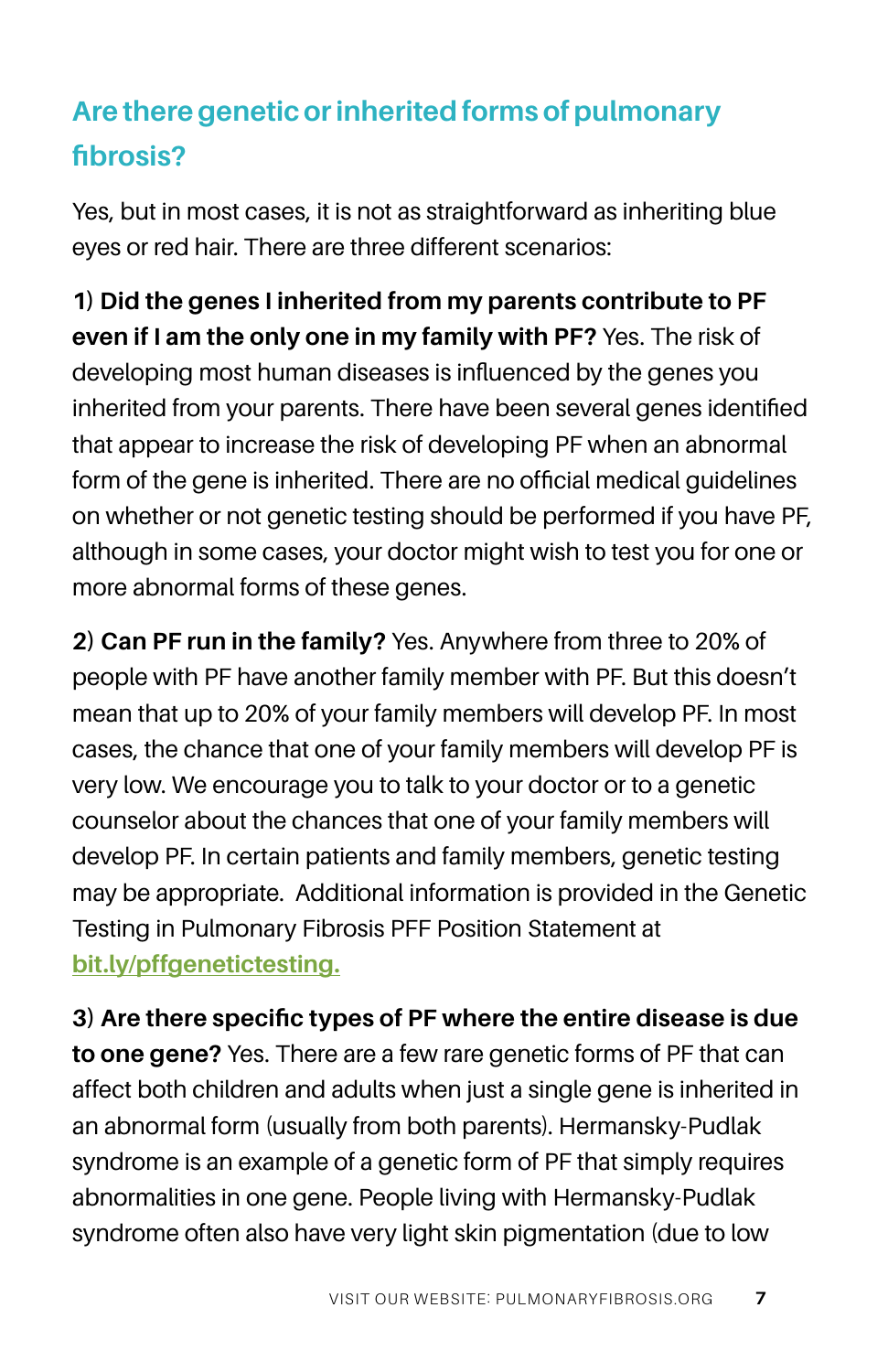levels of melanin in their skin) and bleeding problems (due to poorly functioning platelets in their blood). Dyskeratosis congenita is another example of a genetic form of PF that can be accompanied by poorly growing fingernails, changes in skin pigmentation, increased risks of developing problems in the bone marrow, and other conditions.

# **My doctor said my disease was "idiopathic." What does that mean?**

Even after an exhaustive evaluation, doctors sometimes end up telling their patients, "We don't know why you have this." Often, the word "idiopathic" is used to refer to any disease of unknown cause.

One type of idiopathic lung disease that you may have heard of is **idiopathic pulmonary fibrosis (IPF)**, but there are actually many other forms of ILD that are idiopathic.

Most people find these idiopathic ILDs and their abbreviations to be confusing, and there are too many different kinds of idiopathic ILDs to discuss in this booklet. Here are few of the names and abbreviations you might come across:

| <b>Disease</b>                                                 | Abbreviation |
|----------------------------------------------------------------|--------------|
| Idiopathic pulmonary fibrosis                                  | IPF          |
| Idiopathic non-specific interstitial pneumonia Idiopathic NSIP |              |
| Respiratory-bronchiolitis-associated ILD                       | RB-ILD       |
| Desquamative interstitial pneumonia                            | <b>DIP</b>   |
| Cryptogenic organizing pneumonia                               | COP or BOOP  |
| Sarcoidosis                                                    | Sarcoid      |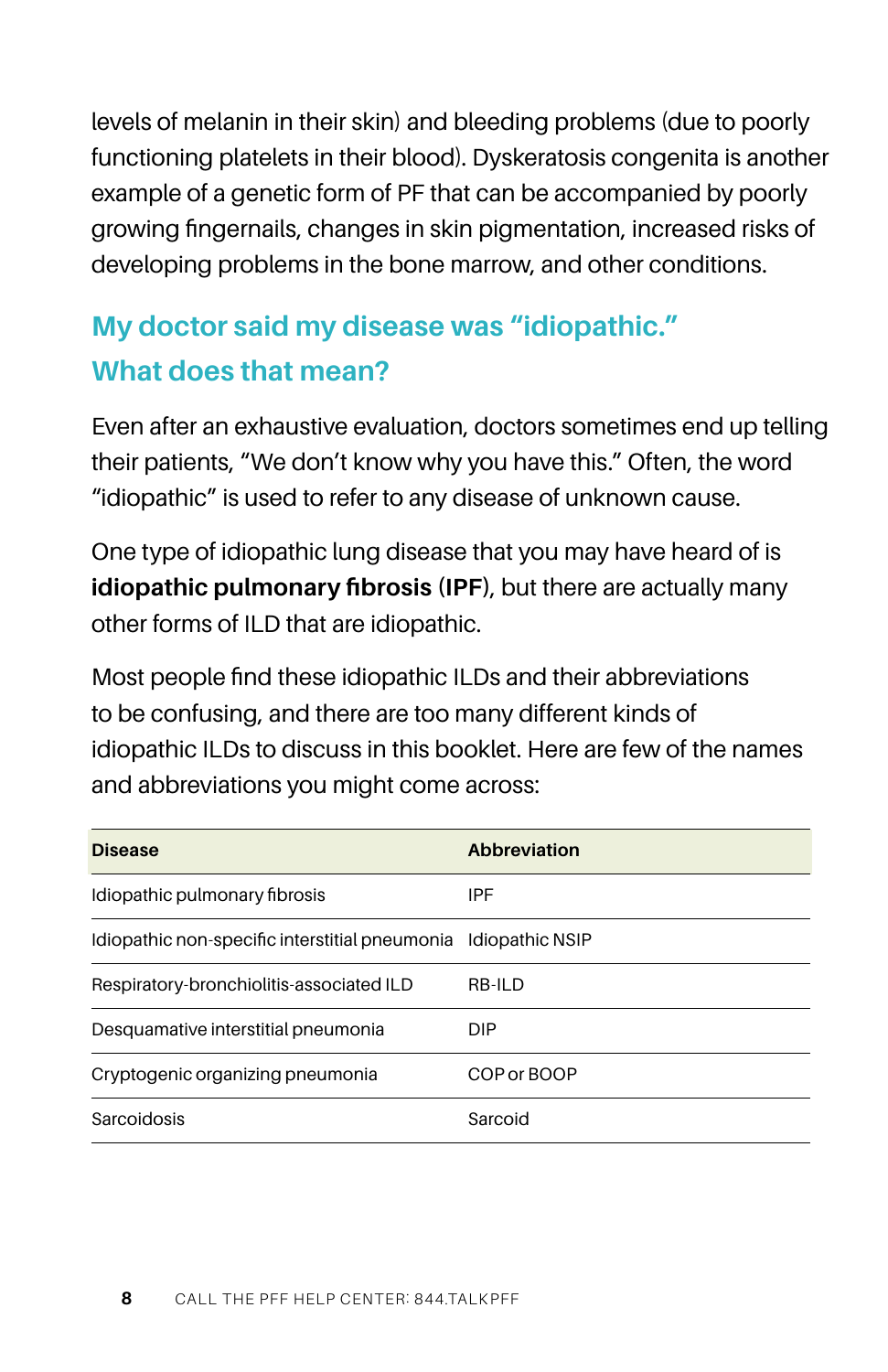**Idiopathic pulmonary fibrosis** is a scarring disease of the lungs of unknown cause. To make a diagnosis of IPF, your doctor will perform a thorough history to try to identify potential exposures or other diseases that might lead to scarring of the lung. If a plausible cause is found, then you do not have IPF. The scarring pattern of IPF is technically called usual interstitial pneumonia (UIP). Your doctor will use detailed X-rays of your lungs called high-resolution computed tomography (HRCT) and sometimes a lung biopsy to look for this pattern. A diagnosis of IPF requires that your doctor cannot find a cause and the presence of a pattern of UIP on either HRCT or a surgical lung biopsy sample. Possible medications used to treat IPF are discussed on pages 14–15.

Although IPF is still considered to be a disease of unknown cause, we do know some factors that increase the risk of getting IPF, including aging (IPF is rare before age 50), cigarette smoking, and having certain genetic predispositions (see page 7).

# **"If I had said, 'I am short of breath and I shouldn't be,' I might have gotten a diagnosis faster."**

PATIENT LIVING WITH PF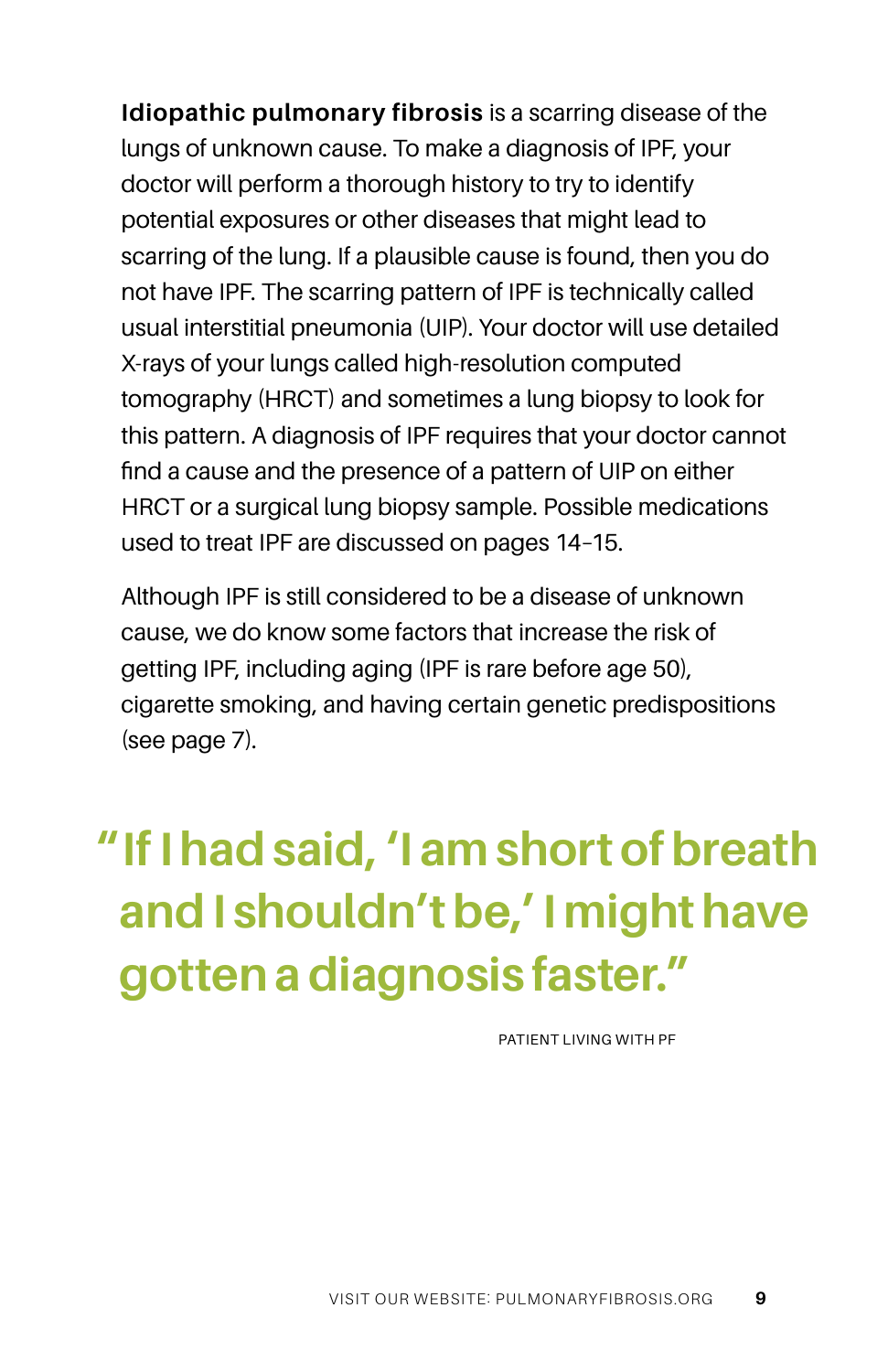# diagnosis & treatment options

# **How do doctors recognize and diagnose pulmonary fibrosis?**

There are three consequences of PF. Doctors use these consequences to recognize that someone has PF.

- **Stiff lungs** Scar tissue and inflammation make your lungs stiff. Stiff lungs are hard to stretch, so your breathing muscles have to work extra hard just to pull air in with each breath. Your brain senses this extra work, and it lets you know there's a problem by triggering a feeling of **breathlessness** (or "shortness" of breath) while exerting yourself. Also, stiff lungs hold less air (they shrink up a bit). Doctors take advantage of this "shrinking" to diagnose and track the disease using breathing tests **(called Pulmonary Function Tests)** that measure how much air your lungs can hold. The more scar tissue your lungs have, the less air they will hold.
- **Low oxygen levels in the blood** Scar tissue blocks the movement of oxygen from the inside of your air sacs into your bloodstream. For many people living with PF, oxygen levels are only reduced a little bit while resting, but their oxygen levels drop quite a bit during exertion. The brain can sense these low oxygen levels, triggering **breathlessness.** Doctors will **check your oxygen levels to see if they drop after walking,** a clue that PF might be present. Doctors also often **prescribe oxygen** to be used through a nasal cannula or a facemask during exertion and sleep for those with PF. As PF progresses, oxygen may be needed 24 hours a day.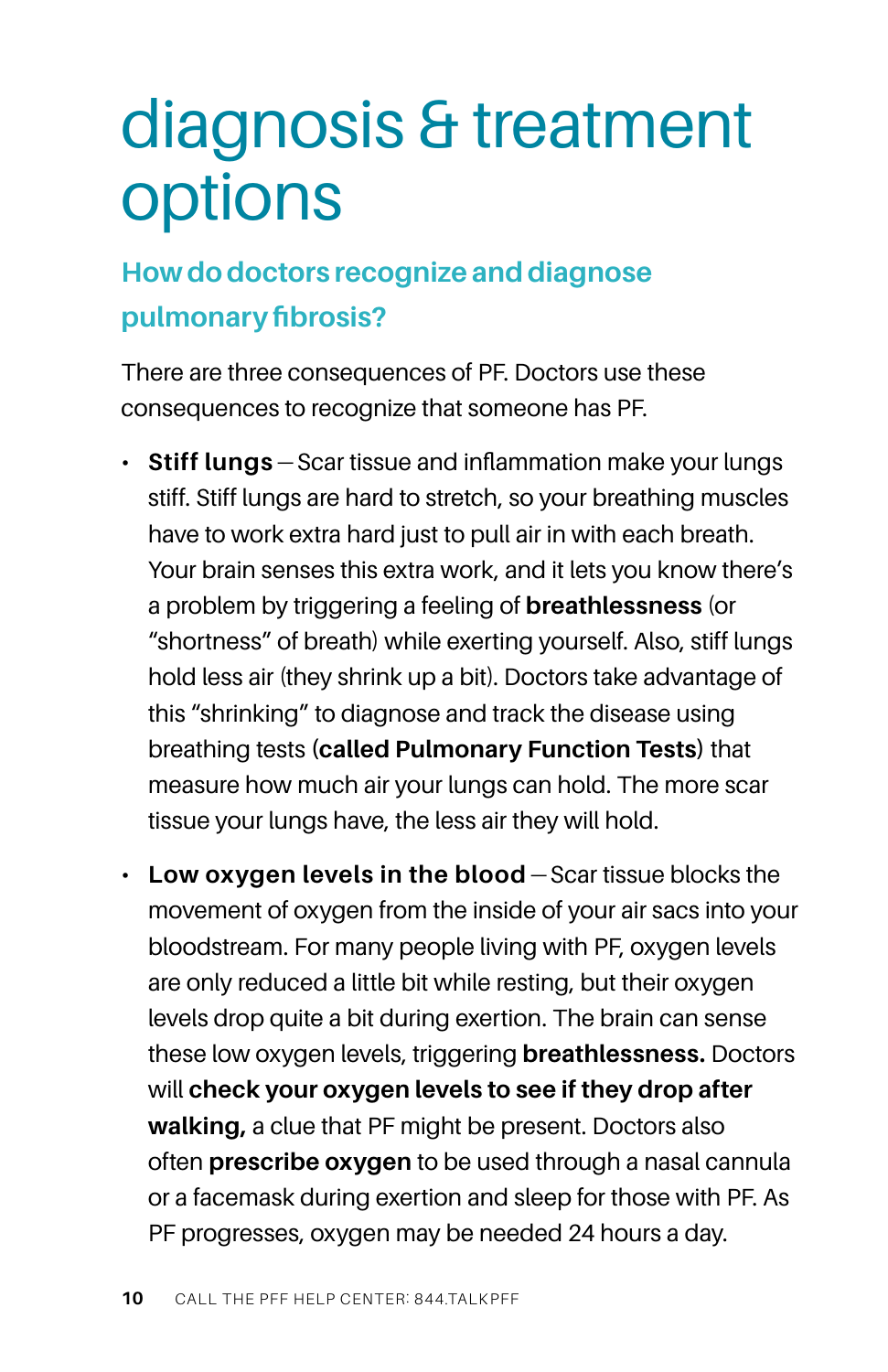• **"Crackles"** — Your doctor may have told you that **"crackles" were heard** in your lungs. Crackles (also called "rales") sound like Velcro being pulled apart. They are heard in many lung diseases because any type of problem affecting the air sacs (such as PF, pneumonia, or a buildup of fluid in the lungs from heart failure) can cause crackles. Some people with PF don't have crackles, but most do.

Once your doctor recognizes that you might have PF, the next step is to try to diagnose the specific kind of PF you have  $$ there are more than 200 different kinds. Doctors typically start by asking many questions, performing a careful physical examination, and ordering a lot of blood tests. See **What Causes Pulmonary Fibrosis?** on page 5 for more information.

A doctor will also use a special kind of X-ray of the chest, called a high-resolution computed tomography (HRCT) scan, so that they can see what your lung tissue looks like. HRCT scans give a close-up view of the lungs, providing more detail than routine CT scans (also known as CAT scans). Healthy lung tissue looks nearly black on a CT scan. **Scar tissue and inflammation both appear grey or white.** Many forms of PF look similar on a CT scan to the untrained eye (see page 12), but subtle findings on HRCT scans are critically important when trying to identify which type of PF you have. An HRCT protocol recommended by the PFF and PF experts is available on the PFF website.

Sometimes, even after all of the testing is complete, a doctor will still not have an answer and will have to perform a lung biopsy to sort out which of the 200 different types of PF you have. When indicated, a lung biopsy can also help you and your doctor decide which treatments might be helpful.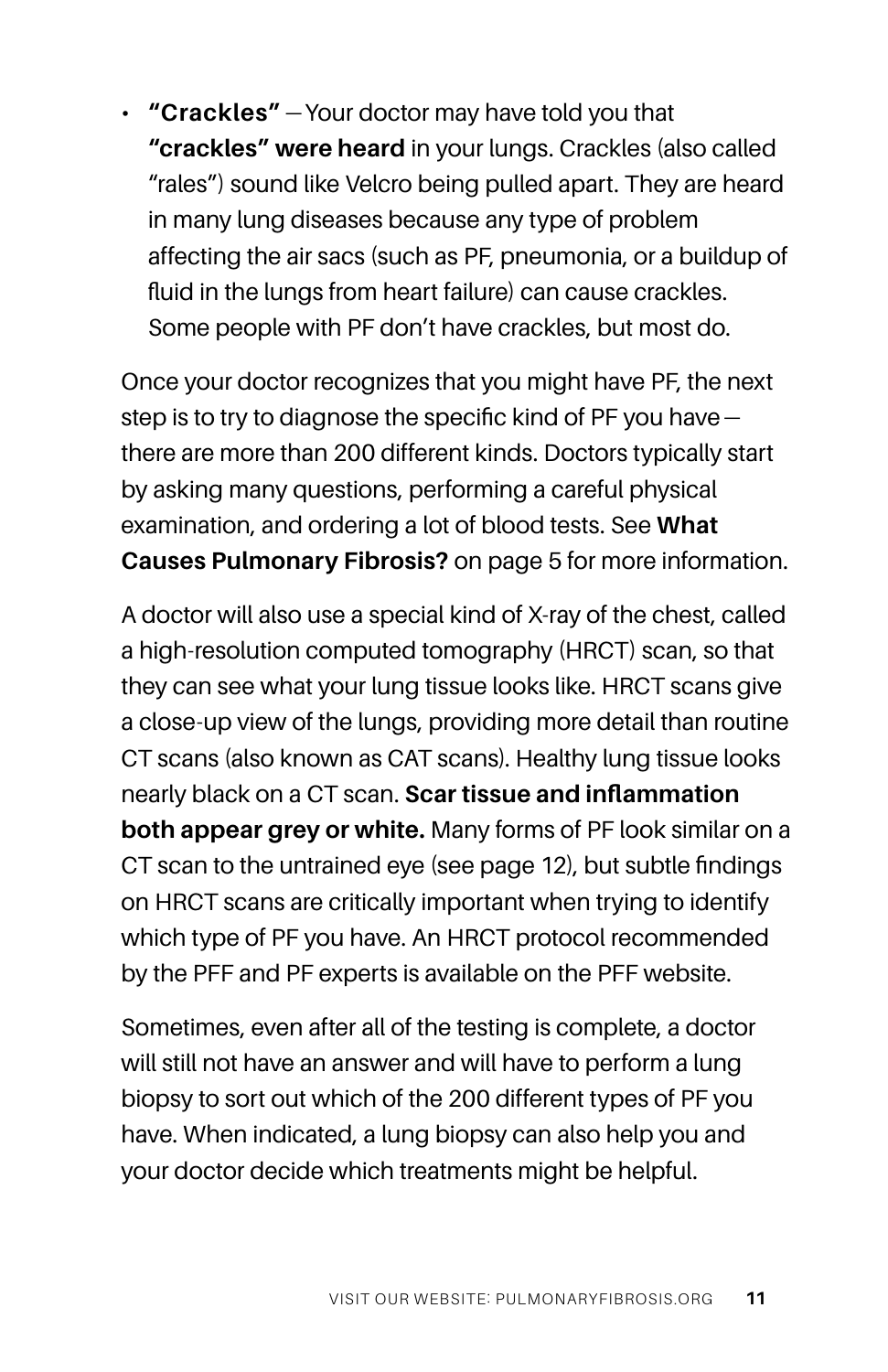

On CT imaging, lung slices are obtained from the neck through the stomach similar to slicing a loaf of bread. Air is typically black as noted by the air above the chest and throughout most of the lung in the normal patients. With abnormalities such as inflammation or fibrosis in the lung, varying degrees of white opacities are noted in the lung with structural changes such as honeycomb change or traction bronchiectasis.

**Reticulation** – extra lines in the lung

**Honeycomb** – distorted, end stage fibrotic lung

**Ground glass** – nonspecific abnormality that may reflect inflammation, fibrosis, bleeding, fluid in the lung.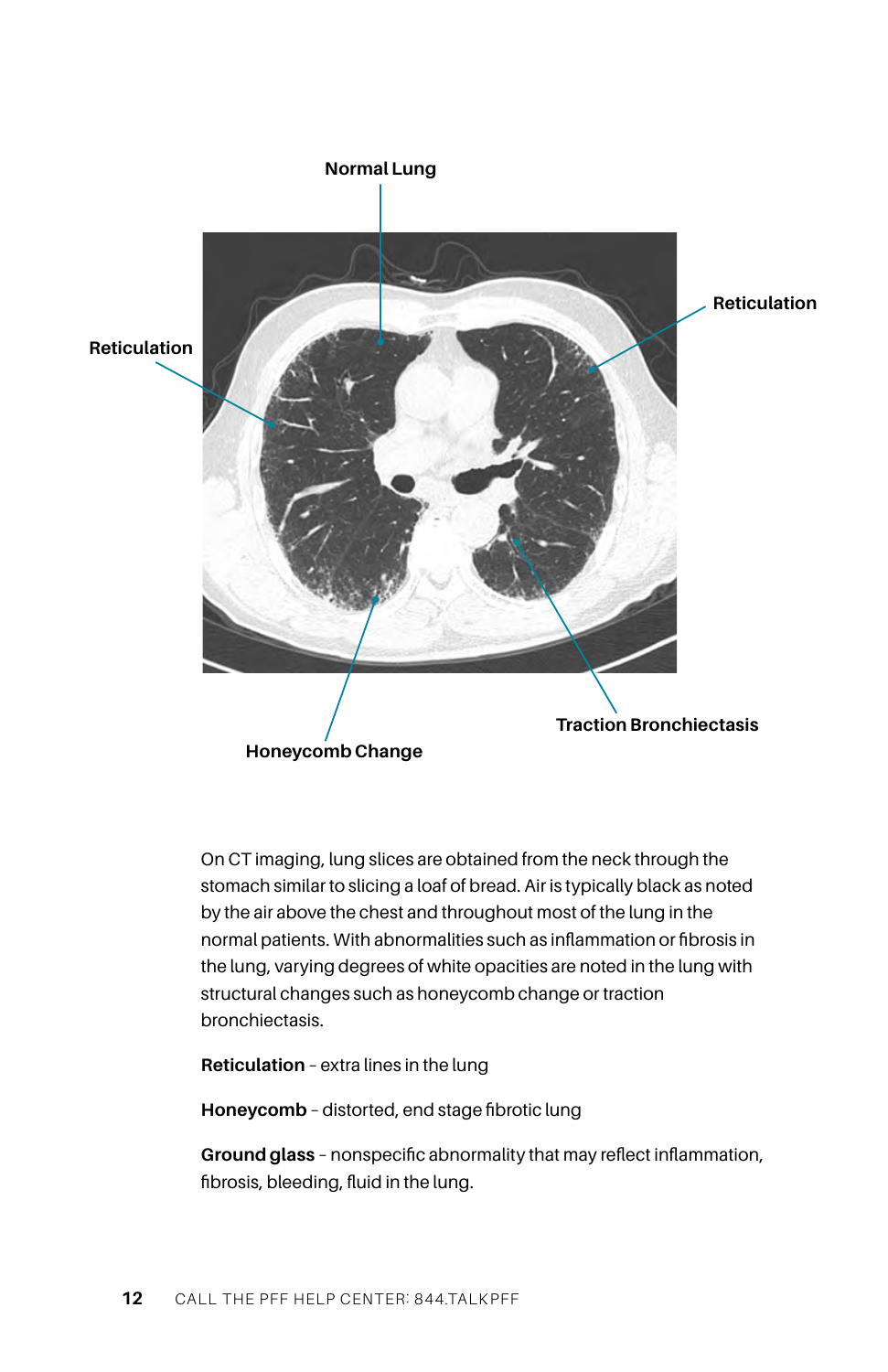# **What kinds of treatments are available for pulmonary fibrosis?**

Doctors have a number of ways to treat PF, including the use of medications, oxygen therapy, non-medical treatments (such as exercise), and even lung transplantation.

The following information is meant as a general overview of some of the treatments that physicians offer their patients with PF. **This information is not medical advice.** Some of these treatments may be right for some people, but no one treatment is right for everyone. You should speak with your doctor before starting, changing, or stopping any medical treatment. You can also learn more by contacting the PFF Help Center at **844.TalkPFF**  (844.825.5733) or **help@pulmonaryfibrosis.org.**

#### **1. OXYGEN THERAPY**

Oxygen is prescribed when oxygen levels go below about 88%. Your doctor may choose to measure your oxygen level in different circumstances: while sitting at rest, while walking in the hallway or on a treadmill, and during sleep. If your oxygen level drops below about 88%, your doctor may prescribe oxygen to prevent your oxygen level from dropping further. Many people report that they have less breathlessness and fatigue, and are better able to live an active lifestyle when using oxygen.

Having to use oxygen can be frustrating, inconvenient, and, for many, embarrassing. We recommend that you talk openly with your doctors about your concerns. Many people find it difficult to adjust to using oxygen, particularly when outside the home. Over time, most people find that the benefits of using oxygen greatly outweigh the downside. In a very real sense, using oxygen to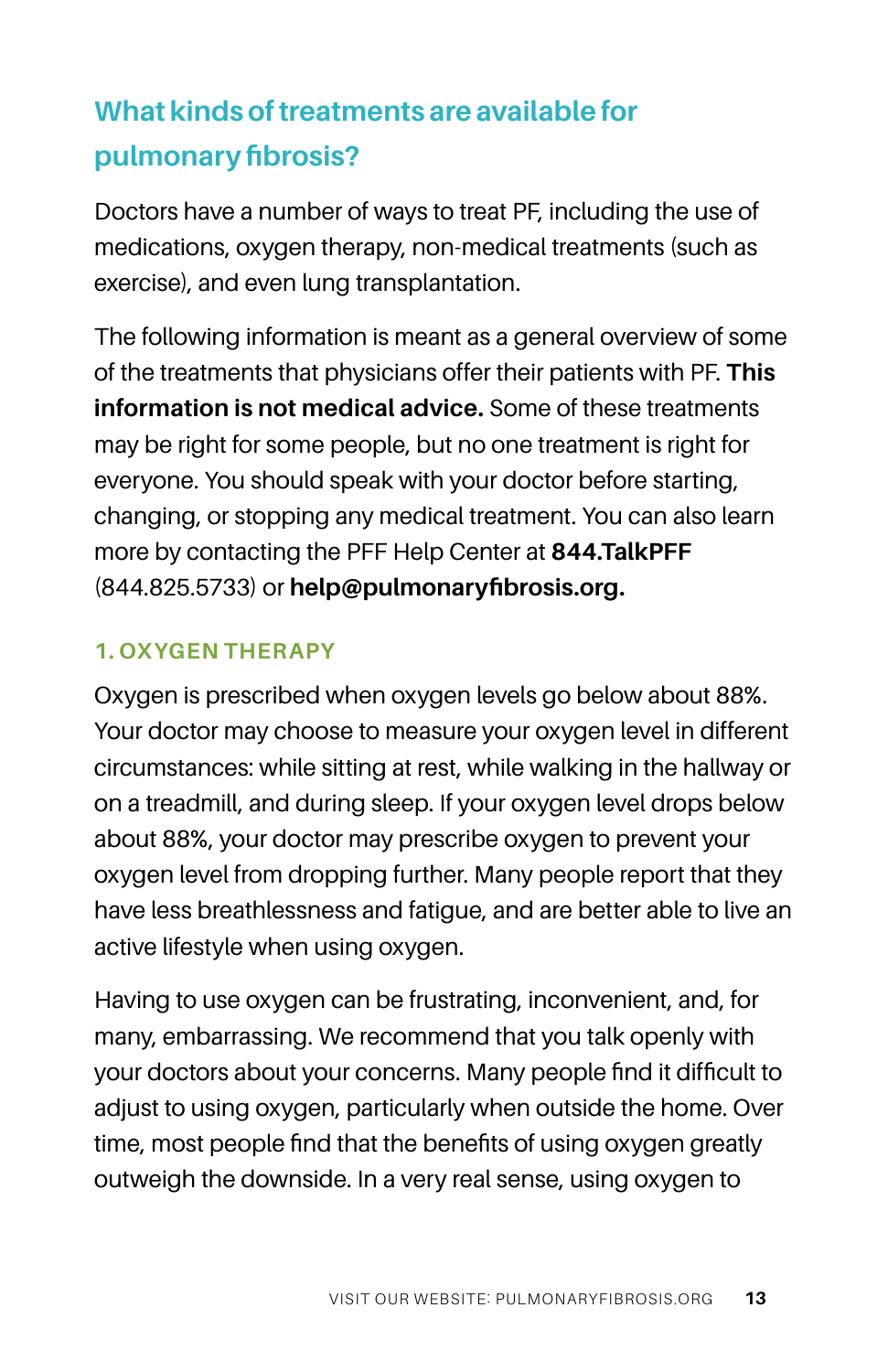breathe is no different than wearing eyeglasses to see or using a cane to walk — it's only the judgment of others that seems to make oxygen different from other medical devices. Contrary to what people may think when they see you wearing oxygen, you are doing something important for your health. Those living with PF can jog, work out, and play sports (with permission from their doctors) while using oxygen. Wearing oxygen is a sign of strength, not weakness. More information about supplemental oxygen use and equipment is available in the **[PFF Oxygen Basics Booklet](https://www.pulmonaryfibrosis.org/docs/default-source/programs/educational-materials/oxygen-basics/oxygen-basics-booklet.pdf)**, available on the PFF website or through the PFF Help Center.

#### **2. PULMONARY REHABILITATION**

Pulmonary rehabilitation includes exercise training; breathing exercises; anxiety, stress, and depression management; nutritional counseling; education; and more. The goal of pulmonary rehabilitation is to restore your ability to function without extreme breathlessness and **allow you to safely exercise**. It improves both exercise capacity and health-related quality of life for many people living with PF. These programs offer a variety of services and can be inpatient, outpatient, or home/community-based. While pulmonary rehabilitation programs vary, they may comprise a multidisciplinary team of nurses, respiratory therapists, physical therapists, social workers, dietitians, and others.

#### **3. DRUG THERAPY**

Drug therapy for PF is often specific for the particular type of PF a patient has. In other words, the treatment for one disease may not be the right one for another. It is important to discuss drug therapy with your physician relative to your form of PF. Some common therapies (but not all potential therapies) are listed on the following page.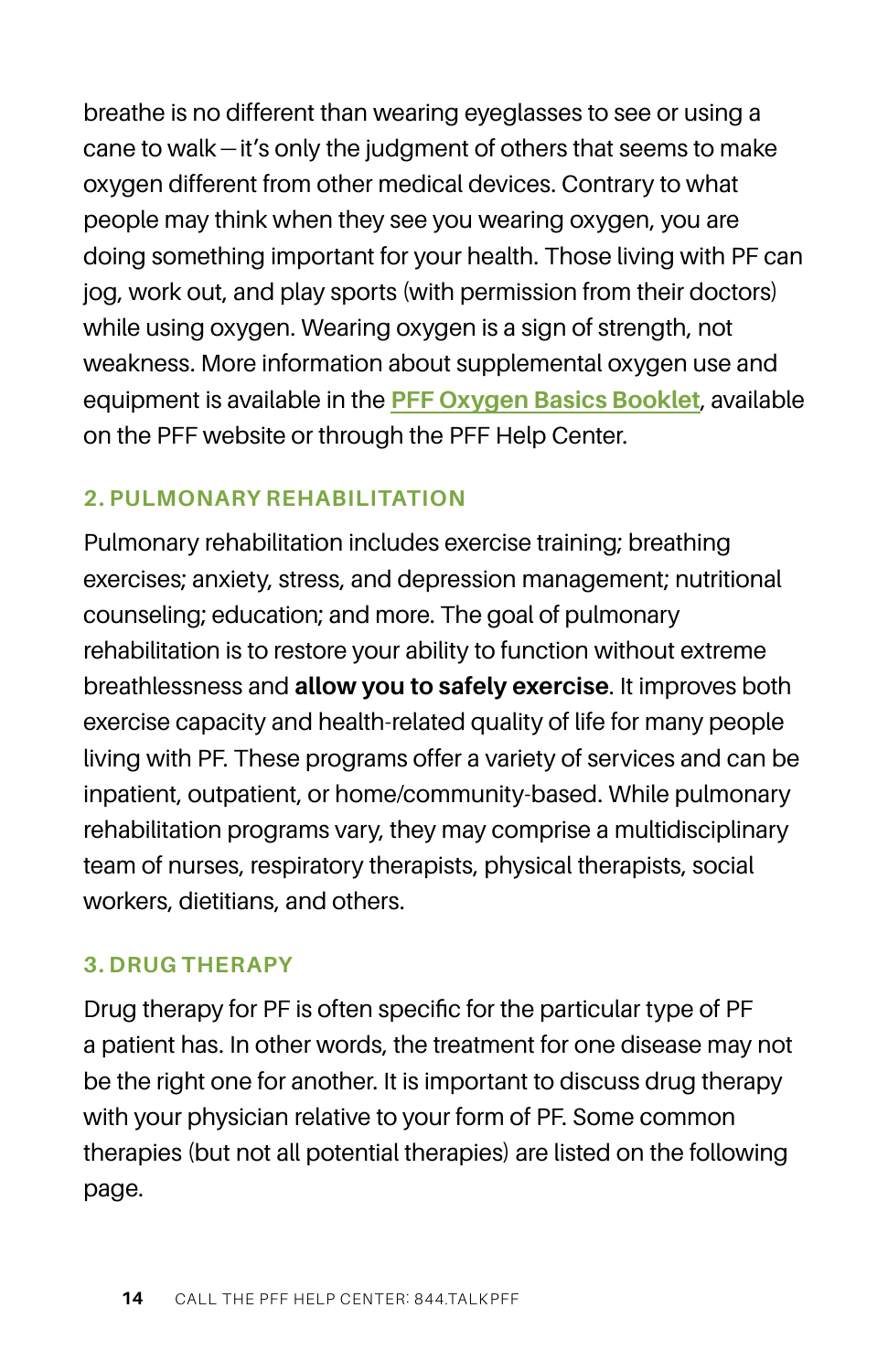**Nintedanib (Ofev® ):** Nintedanib is an anti-fibrotic drug that is approved in the United States to treat IPF, scleroderma-associated ILD (SSc-ILD), and chronic interstitial lung diseases (ILDs) in which fibrosis continues to progress. In clinical trials, nintedanib has been shown to slow the decline in lung function in SSc-ILD, progressive fibrosing ILD, and mild-to-moderate IPF. It is taken by mouth twice a day. For more information, please visit **[ofev.com](http://ofev.com)**.

**Pirfenidone (Esbriet<sup>®</sup>, Pirfenex<sup>®</sup>, Pirespa<sup>®</sup>): Pirfenidone is an** anti-fibrotic and anti-inflammatory drug approved to treat IPF in the US, Europe, Canada, and Asia. In clinical trials, pirfenidone has been shown to slow progression of mild-to-moderate IPF. It is taken by mouth three times a day. For more information, please visit **[esbriet.com](http://esbriet.com)**.

**Corticosteroids (prednisone):** Prednisone is used to treat and prevent inflammation by weakening the immune system. While prednisone is not usually used to treat IPF, it is sometimes used to treat inflammation in the lungs of people living with other forms of PF. Since prednisone suppresses the immune system, it can potentially increase the frequency and severity of infections. Prednisone has many other side effects as well.

**Mycophenolate mofetil/mycophenolic acid (CellCept® ):** Similar to prednisone, mycophenolate mofetil (MMF) also can treat and prevent inflammation by suppressing the immune system. MMF is sometimes used in combination with prednisone, but is also used alone. MMF is not indicated for the treatment of IPF, but like prednisone can be used for people living with other forms of PF. Some possible side effects include infections, diarrhea, and low blood cell counts. Pregnant women should not take MMF, and women of childbearing age need to use contraception while taking MMF.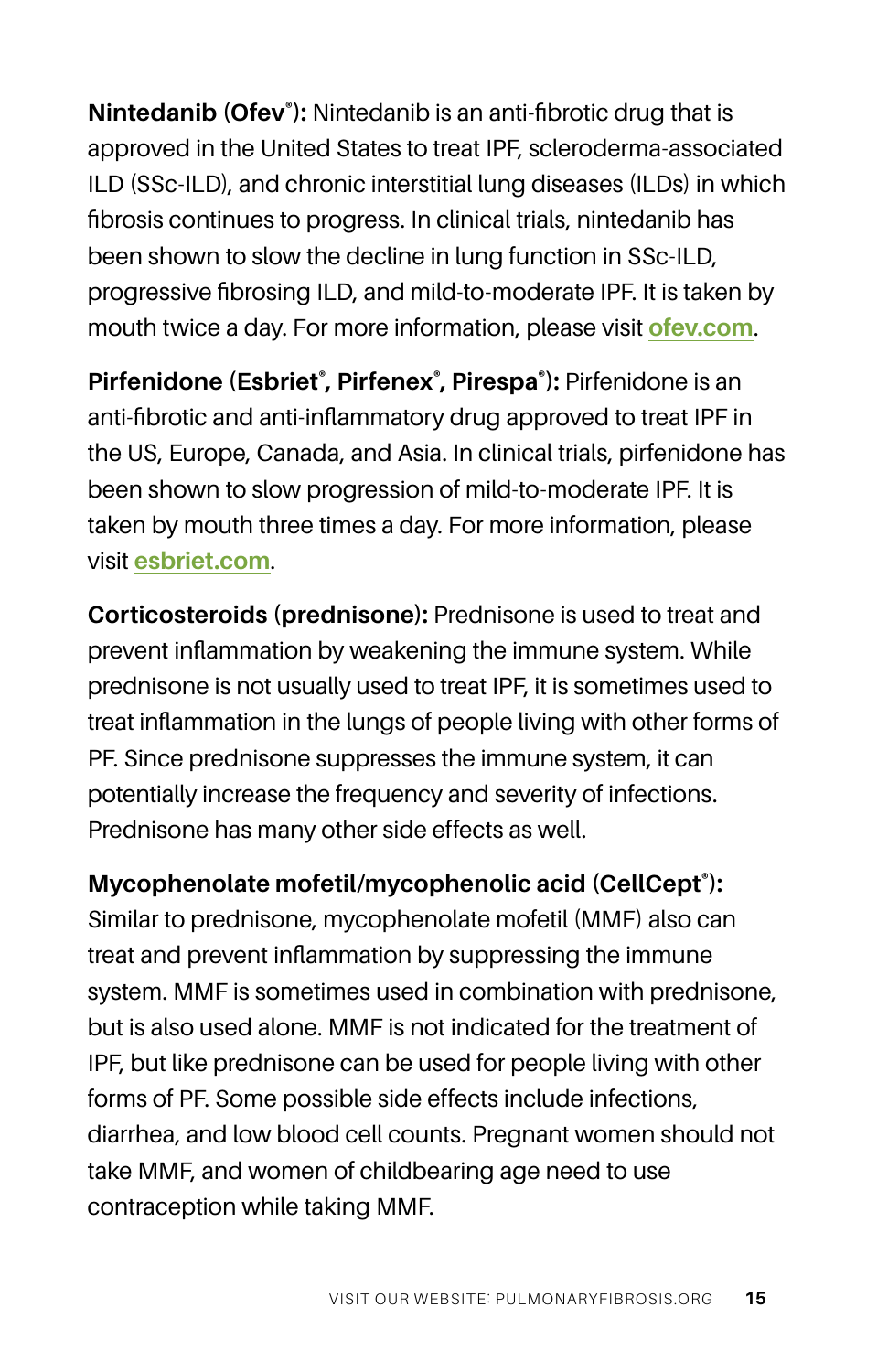**Azathioprine (Imuran®):** Azathioprine is used to suppress the immune system similarly to MMF. Some possible side effects include infections, low blood cell counts, and liver and pancreatic problems.

Several other anti-inflammatory therapies such as methotrexate, cyclophosphamide, cyclosporine, rapamycin (sirolimus), and tacrolimus have been used to treat different forms of interstitial lung disease. As mentioned previously, treatment with these agents is often tailored to specific diseases or forms of ILD and PF.

#### **4. LUNG TRANSPLANTATION**

Lung transplantation is discussed on page 18.

#### **5. SYMPTOM MANAGEMENT**

Breathlessness and cough are the major symptoms experienced by people living with PF. Patients may also experience fatigue, anxiety, and depression. Please talk to your doctor about these symptoms there are treatments that might be of help.

#### **Preventing breathlessness**

- Your doctor may recommend that you use enough oxygen to keep your oxygen level over 90% during exertion, as low oxygen concentrations are a common cause of breathlessness in patients with PF. Breathlessness may also occur in the absence of low oxygen concentrations.
- Pulmonary rehabilitation can help you get in shape and learn strategies to minimize breathlessness.
- Doctors sometimes treat severe breathlessness with drugs like morphine when PF is advanced. Palliative care is discussed further below.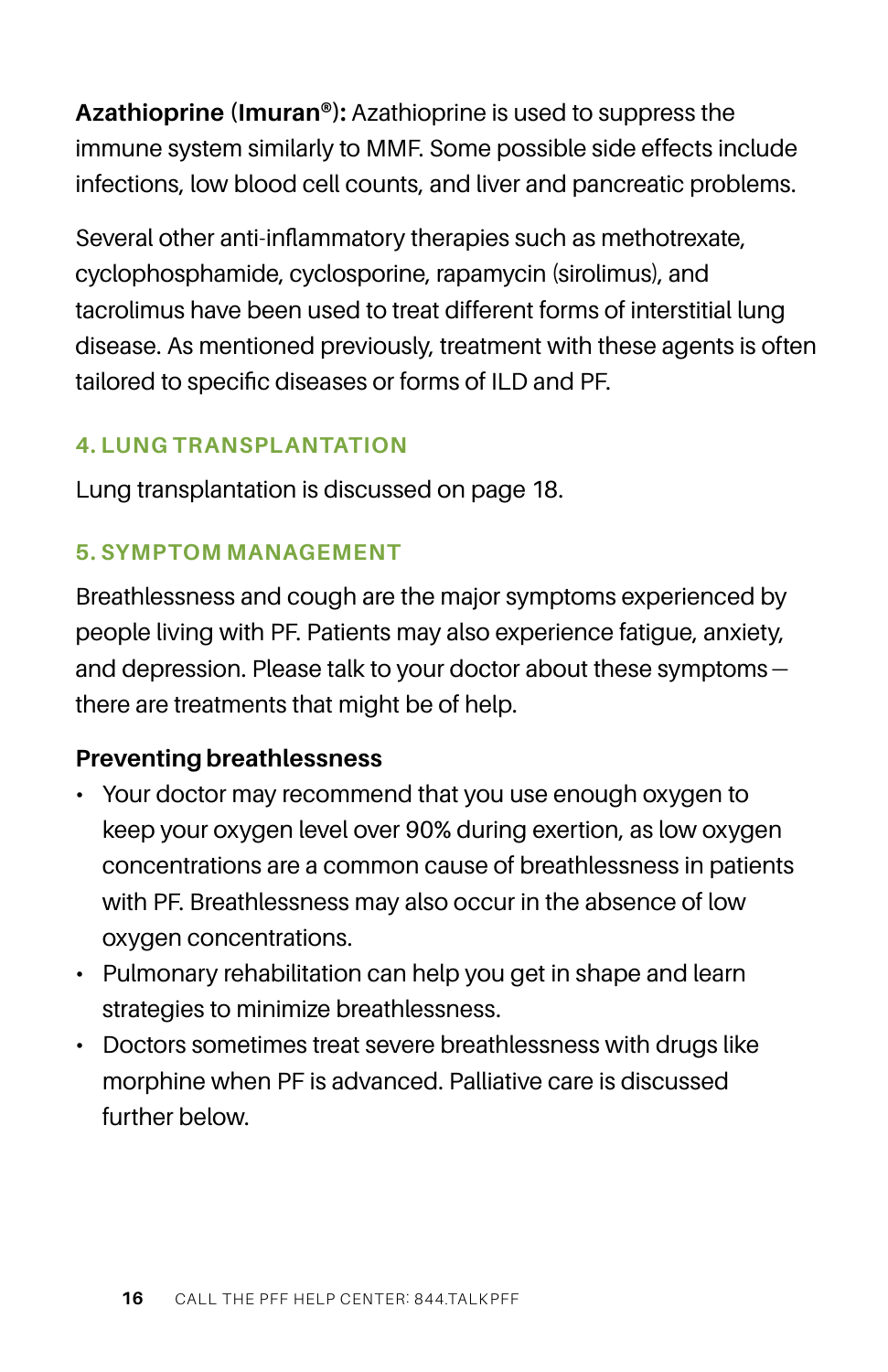#### **Preventing cough**

- There are many causes of cough in addition to PF. Talk to your doctor to see if post-nasal drip or heartburn (gastroesophageal reflux, or GERD) may be contributing to your cough.
- Low oxygen levels can trigger cough in some people.
- Talk to your doctor to see if there are other treatments that might help your cough.

#### **Palliative care**

Palliative care, also referred to as supportive care, is medical treatment focused on relieving and preventing symptoms that are bothersome or distressing. Palliative care also helps you address advanced care planning, which allows you and your loved one to decide your goals of care as your disease progresses. It is important to understand that you can also receive "curative care" at the same time. Curative care refers to participating in research studies, being evaluated for lung transplantation, and considering new medications. This is distinct from hospice care, which is treatment administered in the last months of life (discussed on page 30).

Palliative medicine is usually administered in a team approach, involving physicians, pharmacists, nurses, religious leaders, social workers, psychologists, and other health care professionals working with you. Palliative care providers consider physical, psychosocial, and spiritual factors in their treatment approach. Palliative care is appropriate for anyone experiencing symptoms from their disease.



Adapted from National Consensus Project for Quality Palliative Care, 2004. Clinical practice guidelines for quality palliative care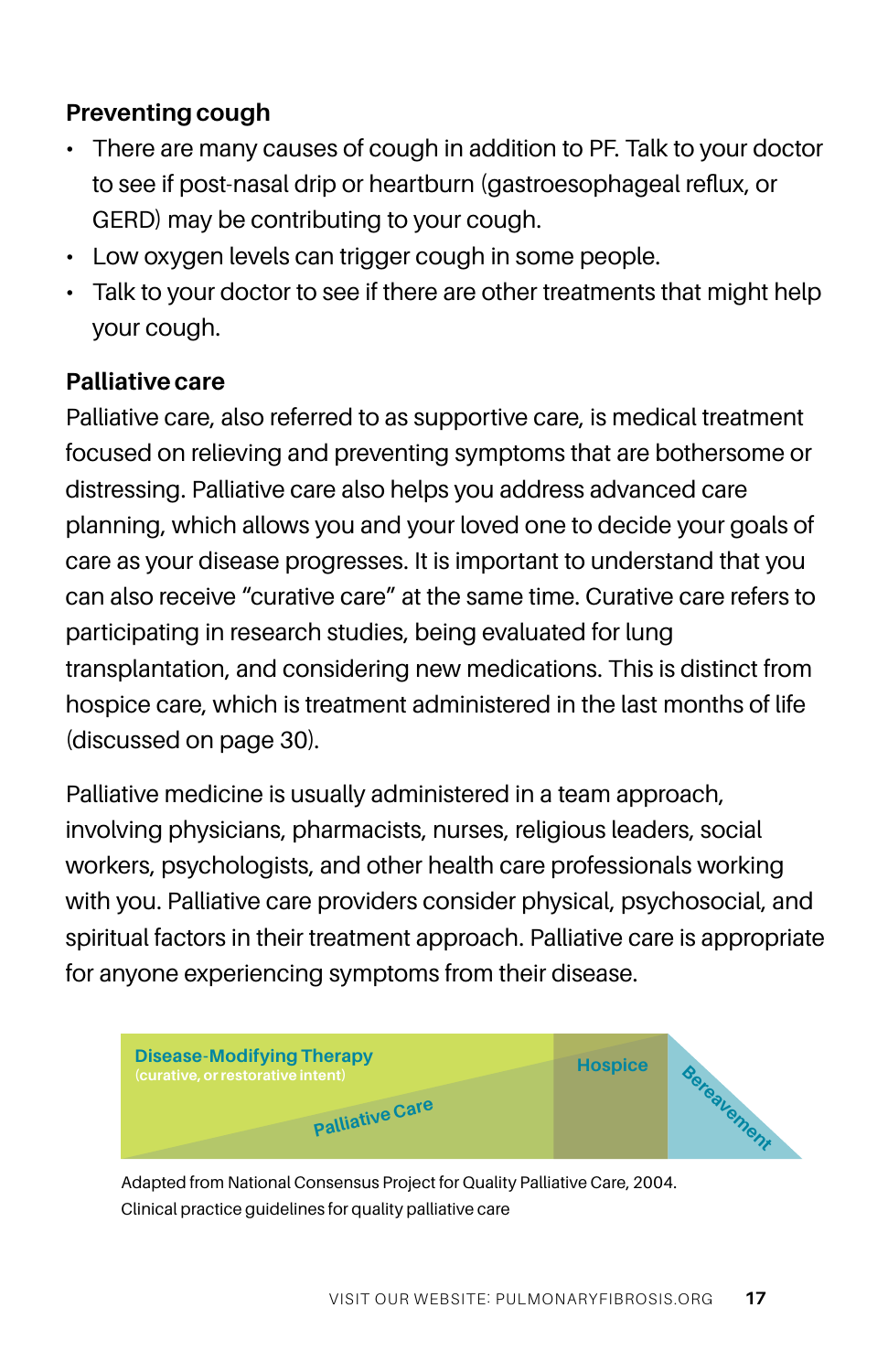# **Is lung transplantation an option for pulmonary fibrosis?**

Yes. Lung transplantation is the replacement of one or both lungs with a new lung (or lungs) from a donor. In 2019, about 2,714 people underwent lung transplantation in the United States, and about 35% of those people had IPF. Lung transplantation is an important therapy for some PF patients, but with only 1,000 lungs available per year for those with PF, most people living with the disease will never receive a transplant.

Transplant centers have strict criteria for being a candidate. The evaluation process and waiting time can take months, even years in some cases. Thus, early referral to a lung transplant center is critically important. The first visit is often just a regular medical visit with a doctor and a nurse or nurse practitioner. At that time, the transplant team might decide to order extensive testing, which can include CT scans, heart catheterizations, exercise tests, as well as visits with other members of the transplant team. Talk to your doctor about whether a lung transplant is appropriate for you.

Once placed on the waiting list, about half of people receive their lung transplant within two months (as of 2019). However, there are a number of factors that can influence how long you wait for your transplant.

- Since the availability of donors varies around the country and each transplant center has different criteria for the types of donors they find acceptable, there can be differences in waiting times between different transplant centers. Be sure to ask your transplant team what the average waiting time is.
- People who require replacement of both lungs (called a "double" or "bilateral" lung transplant) often wait longer than those who can receive a "single" lung transplant.
- Children and shorter adults often wait longer for a transplant than those who are taller.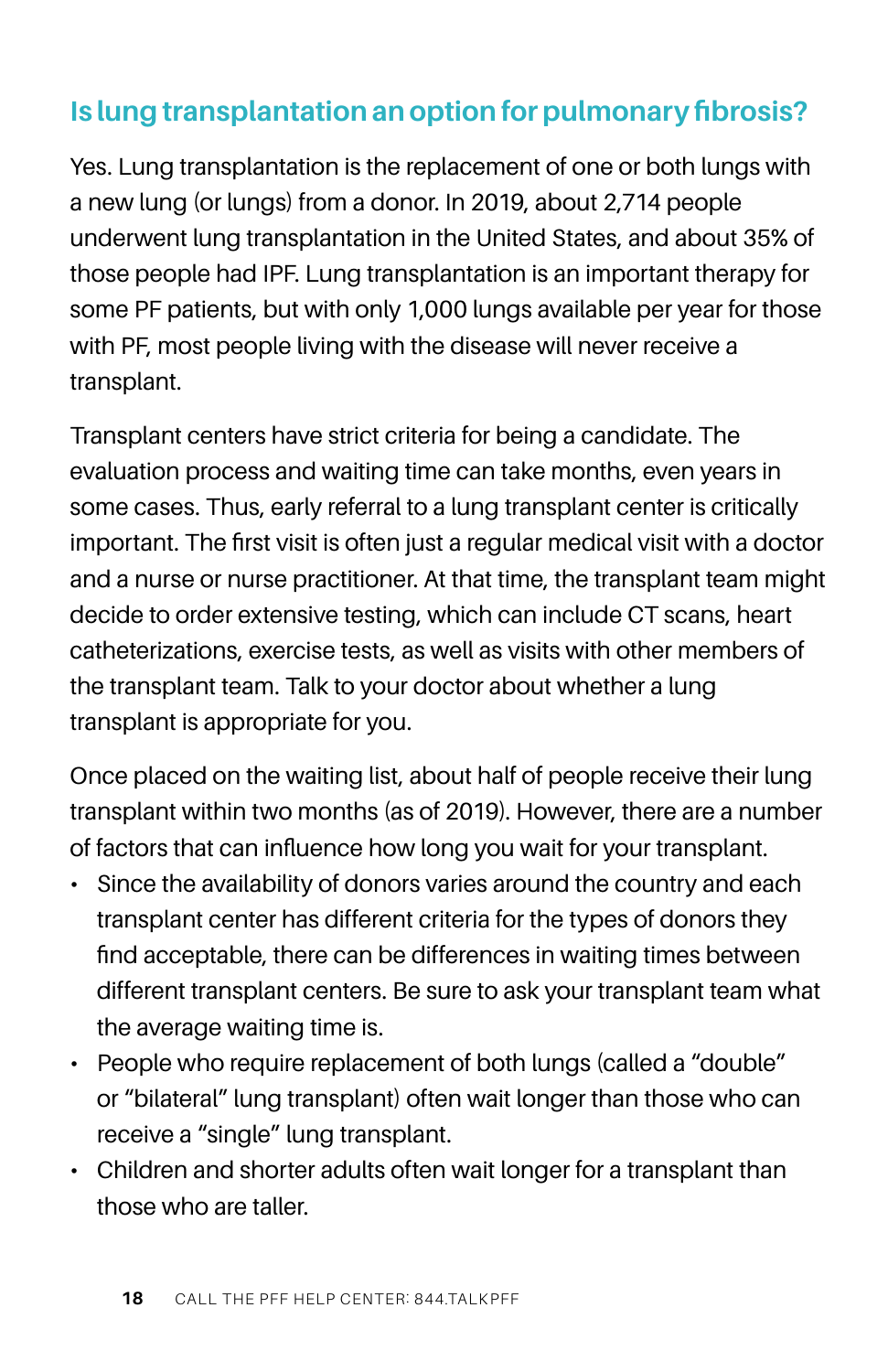• When you are placed on the waiting list, you receive a "priority" score" called the lung allocation score (LAS). This score varies between 0 and 100, with higher scores indicating higher placement on the waiting list. For most people, the LAS is between 35 and 50. On average, as a person becomes sicker, the LAS gets higher and they move up the waiting list. There are many factors that go into calculating the LAS. See the link below for the "LAS calculator," where you can estimate your LAS.

After recovery from transplant surgery, many people feel much better than they did before transplantation. Most people have no breathlessness, no cough, and require no extra oxygen.

There are also many risks after lung transplantation, including infections, rejection, and medication side effects. While more than one out of four people live more than 10 years after their transplantation, about one out of 10 do not survive the first year. These "average" risks don't apply to everyone. Talk to your doctors about your risks. Some people have much lower or higher risks.

Here are some links to transplant websites that may be useful:

#### **LAS calculator**

**[https://optn.transplant.hrsa.gov/resources/allocation-calculators/](https://optn.transplant.hrsa.gov/resources/allocation-calculators/las-calculator/) [las-calculator/](https://optn.transplant.hrsa.gov/resources/allocation-calculators/las-calculator/)**

**Program-specific reports for each transplant center <https://www.srtr.org/reports-tools/program-specific-reports/>**

**Organ Procurement and Transplantation Network (OPTN/UNOS) <https://optn.transplant.hrsa.gov/>**

Please contact the PFF Help Center at **844.TalkPFF** (844.825.5733) or email **help@pulmonaryfibrosis.org** for assistance to navigate these reports.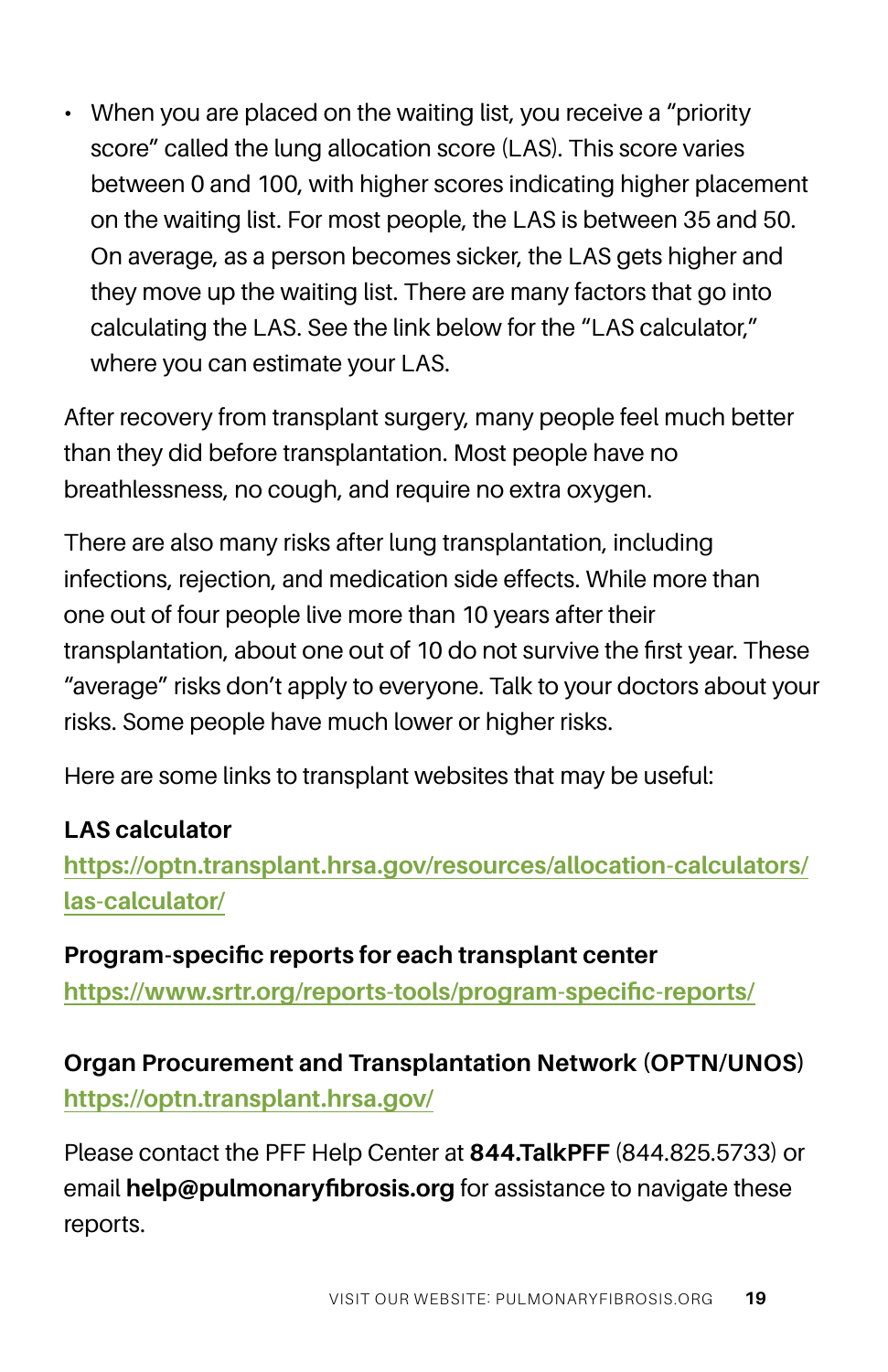### **How will my doctor monitor my PF?**

Every doctor will have a different strategy to monitor your PF. Usually, doctors use a combination of the following to determine if your disease is stable or changing:

#### **1. SYMPTOMS**

One of the most important signs that something has changed in your lungs is a change in the amount of breathlessness you experience while exerting yourself. A new or worsening cough can also be a sign that something in the lungs has changed. If you experience one of these problems, your doctor will first try to determine whether your symptoms are due to progression (new scar tissue in the lungs) or something else (an infection, a blood clot, a heart problem, etc.).

|                   |                | Ref  | Pre  | Pre   |
|-------------------|----------------|------|------|-------|
|                   | Spirometry     |      | Meas | % Ref |
| <b>FVC</b>        | Liters         | 3.45 | 1.64 | 48    |
| FFV1              | I iters        | 274  | 1.40 | 51    |
| FEV1/FVC          | %              | 79   | 86   |       |
| FEF25-75% L/sec   |                | 2.69 | 2.23 | 83    |
| FEF25%            | <b>L</b> /sec  | 5.64 | 4.08 | 72    |
| FFF50%            | L/sec          | 3.61 | 5.25 | 145   |
| FFF75%            | I Isec         | 1.32 | 0.64 | 48    |
| PEF               | L/sec          | 6.09 | 5.25 | 86    |
| <b>MVV</b>        | I /min         | 95   |      |       |
| PIF               | I leec         | 4.17 | 2.46 | 59    |
| <b>FIF50%</b>     | Lisec          | 3.73 | 2.23 | 60    |
| FET100%           | Sec            |      | 7.21 |       |
| Lung Volumes      |                |      |      |       |
| VC                | Liters         | 3.45 | 1.64 | 48    |
| <b>TLC</b>        | Liters         | 5.37 | 2.55 | 47    |
| RV                | Liters         | 2.01 | 0.91 | 45    |
| <b>RV/TLC</b>     | %              | 38   | 36   |       |
| FRC PL            | <b>I</b> Iters | 3.04 |      |       |
| FRC <sub>N2</sub> | Liters         | 3.04 | 1.11 | 37    |
| FRC He            | <b>Liters</b>  | 3.04 |      |       |
| Vta               | Liters         |      |      |       |
| Diffusion         |                |      |      |       |
| <b>DLCO</b>       | mL/mmHq/min    | 26.6 | 5.9  | 22    |
| DL Adi            | mL/mmHa/min    | 26.6 | 5.9  | 22    |
| VA                | I iters        |      | 2.32 |       |
| DLCO/VA           | mLmHg/min/L    | 5.18 | 2.55 | 49    |
| <b>IVC</b>        | Liters         |      | 1.63 |       |

#### **2. PULMONARY FUNCTION TESTS (PFTs)**

Doctors routinely order one or more of the following pulmonary function tests to monitor your PF:

- Spirometry (spy-ROM-it-tree)
- Lung volume measurement
- Diffusing capacity (DLCO)

#### **Pulmonary Function Test (PFT) Report**

See the following pages (22 and 23) for a large annotated graphic of this thumbnail test report.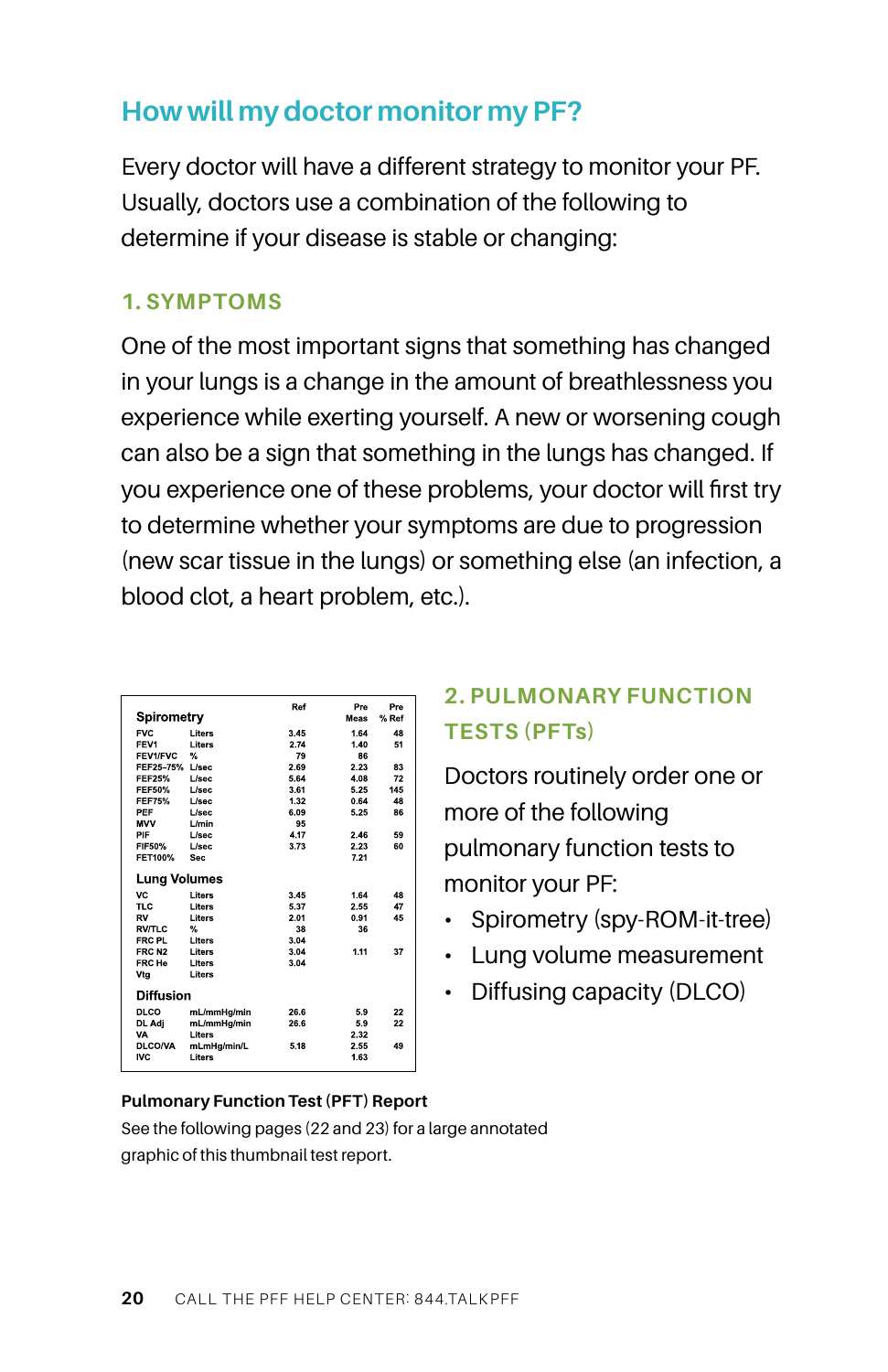**Spirometry** is performed by taking a deep breath in and then blowing out as hard and fast as you can through a mouthpiece connected to a machine. Spirometry measures how much air you can blow out (called the forced vital capacity or FVC) and how fast the air comes out. For most people with PF, monitoring the FVC can tell your doctor whether your disease is stable or progressing and whether your disease is mild, moderate, or severe. It's easiest to track your FVC expressed as a percentage of normal. Normal is between 80 and 100% of the predicted value (which is based on your age, gender, height, and ethnicity). As more scar tissue develops in your lungs, your FVC will go down.

**Lung volume measurements** can tell how much air your lungs can hold. Just like FVC, the results are expressed as a percentage of normal. The result that is usually tracked is called the total lung capacity (TLC). Normal is between 80 and 100% of the predicted value for age, gender, height, and ethnicity and decreases as more scar tissue develops in the lungs. This test is not performed as frequently as spirometry as it is more costly and time consuming and provides similar information as spirometry.

**Diffusing capacity (DLCO)** measures how easy it is for gases (like oxygen) to move from your lungs into your bloodstream. Scar tissue makes the transfer of oxygen less efficient. Just like FVC and TLC, DLCO is expressed as a percentage of the normal value and goes down as more scar tissue develops in the lungs. Do not be surprised by a DLCO that is much lower than the FVC or TLC — that is expected in people living with PF.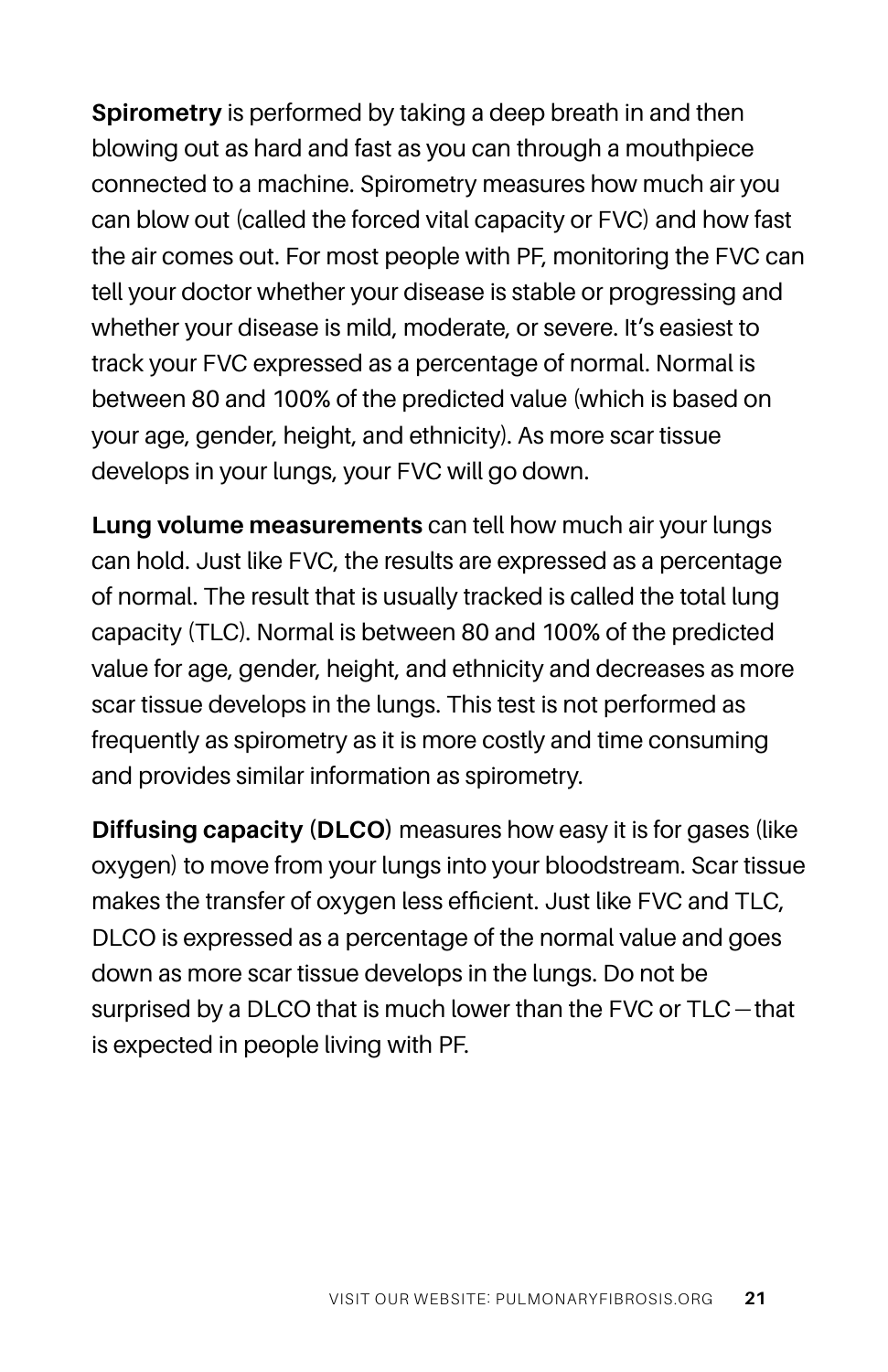#### **PULMONARY FUNCTION TEST (PFT) REPORT**

**Spirometry is a test of your ability to breath out as hard and fast as you can.**  It is the primary test that tells us how healthy your lungs are. Each row below is a different measurement obtained during a Spirometry test. The first three rows are the most important ones. We will only focus on those three.

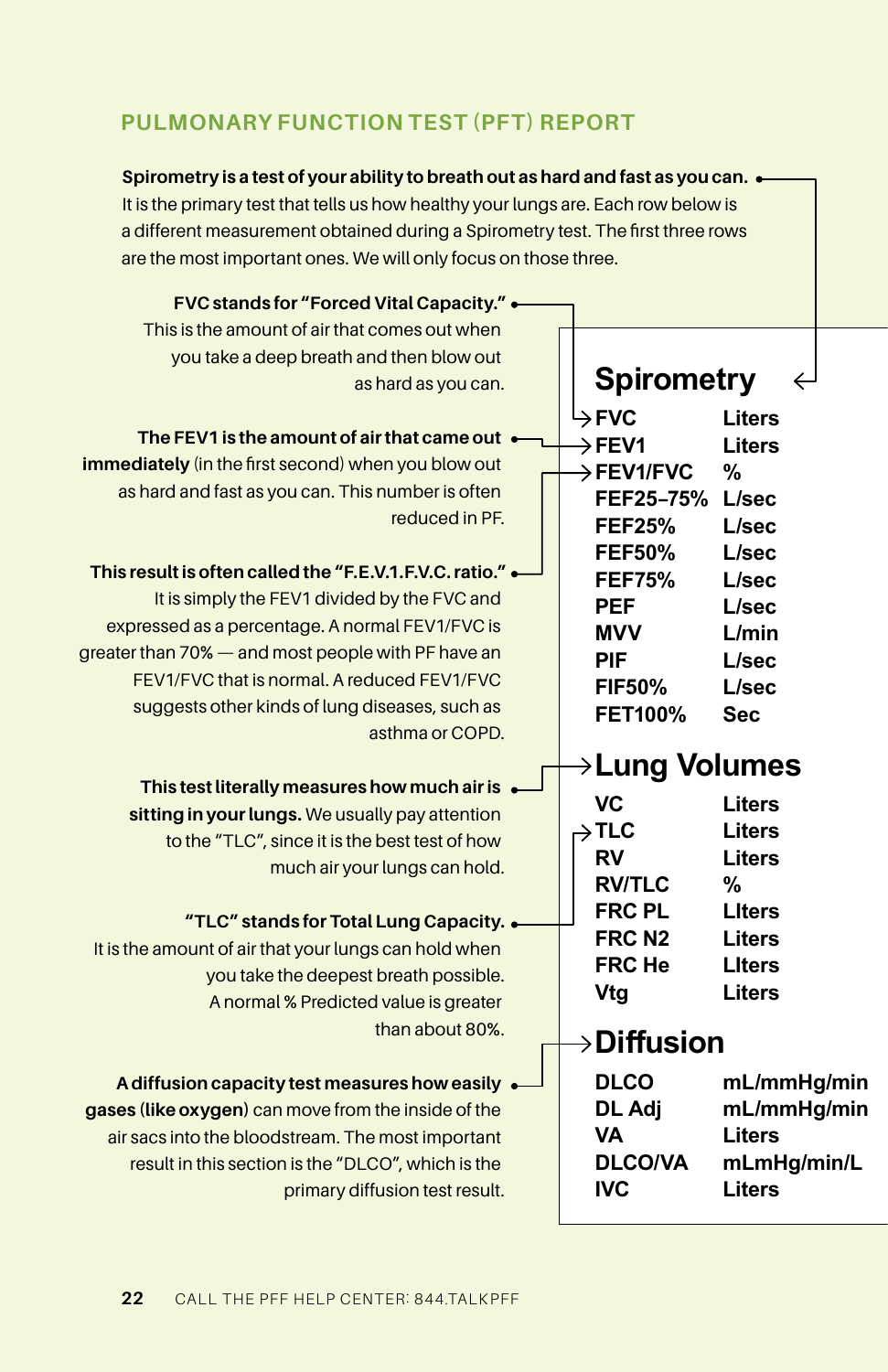|                                           |                                                                        |                                                   | This is the actual result of each test.<br>For example, for FVC, we expected this                                                                                                                                                                                                                                                                                      |
|-------------------------------------------|------------------------------------------------------------------------|---------------------------------------------------|------------------------------------------------------------------------------------------------------------------------------------------------------------------------------------------------------------------------------------------------------------------------------------------------------------------------------------------------------------------------|
| Ref<br>3.45<br>2.74<br>79<br>2.69<br>5.64 | Pre<br><b>Meas</b><br>$\rightarrow$ 1.64<br>1.40<br>86<br>2.23<br>4.08 | Pre<br>% Ref<br>$48 \leftarrow$<br>51<br>83<br>72 | person to be able to blow out 3.45 Liters of<br>air (Reference value), but he or she was<br>only able to blow out 1.64 Liters of air. A<br>low FVC is common in people with PF.<br>$\rightarrow$ This column is often called "Percent<br><b>Predicted."</b> It is calculated as the<br>Measured value divided by the Reference<br>(predicted) value. A normal value in |
| 3.61<br>1.32<br>6.09<br>95                | 5.25<br>0.64<br>5.25                                                   | 145<br>48<br>86                                   | someone with healthy lungs might range<br>from 80% to over 100%.<br>$\bullet$ In this case, the FVC is 48% of the                                                                                                                                                                                                                                                      |
| 4.17<br>3.73                              | 2.46<br>2.23<br>7.21                                                   | 59<br>60                                          | predicted value. Since 48% is lower than<br>the normal range of 80% or more, the<br>FVC in this case is abnormal. A low FVC is<br>common in people living with PF. This is<br>one of the most important test results that                                                                                                                                              |
| 3.45<br>5.37<br>2.01<br>38                | 1.64<br>2.55<br>0.91<br>36                                             | 48<br>$47 \leftarrow$<br>45                       | doctors pay attention to. As PF worsens,<br>FVC tends to go lower and lower.                                                                                                                                                                                                                                                                                           |
| 3.04<br>3.04<br>3.04                      | 1.11                                                                   | 37                                                | $\bullet$ In this case the TLC is 47% of the normal<br>value. Most people with PF have a low<br>TLC.                                                                                                                                                                                                                                                                   |
|                                           |                                                                        |                                                   | $\bullet$ The DLCO is 22% of the predicted value<br>here. DLCO is almost always reduced in<br>people with PF. And the DLCO is usually                                                                                                                                                                                                                                  |
| 26.6<br>26.6                              | 5.9<br>5.9<br>2.32                                                     | $22 \leftarrow$<br>22                             | reduced to a much greater degree than the<br>FVC or the TLC.                                                                                                                                                                                                                                                                                                           |
| 5.18                                      | 2.55<br>1.63                                                           | 49                                                |                                                                                                                                                                                                                                                                                                                                                                        |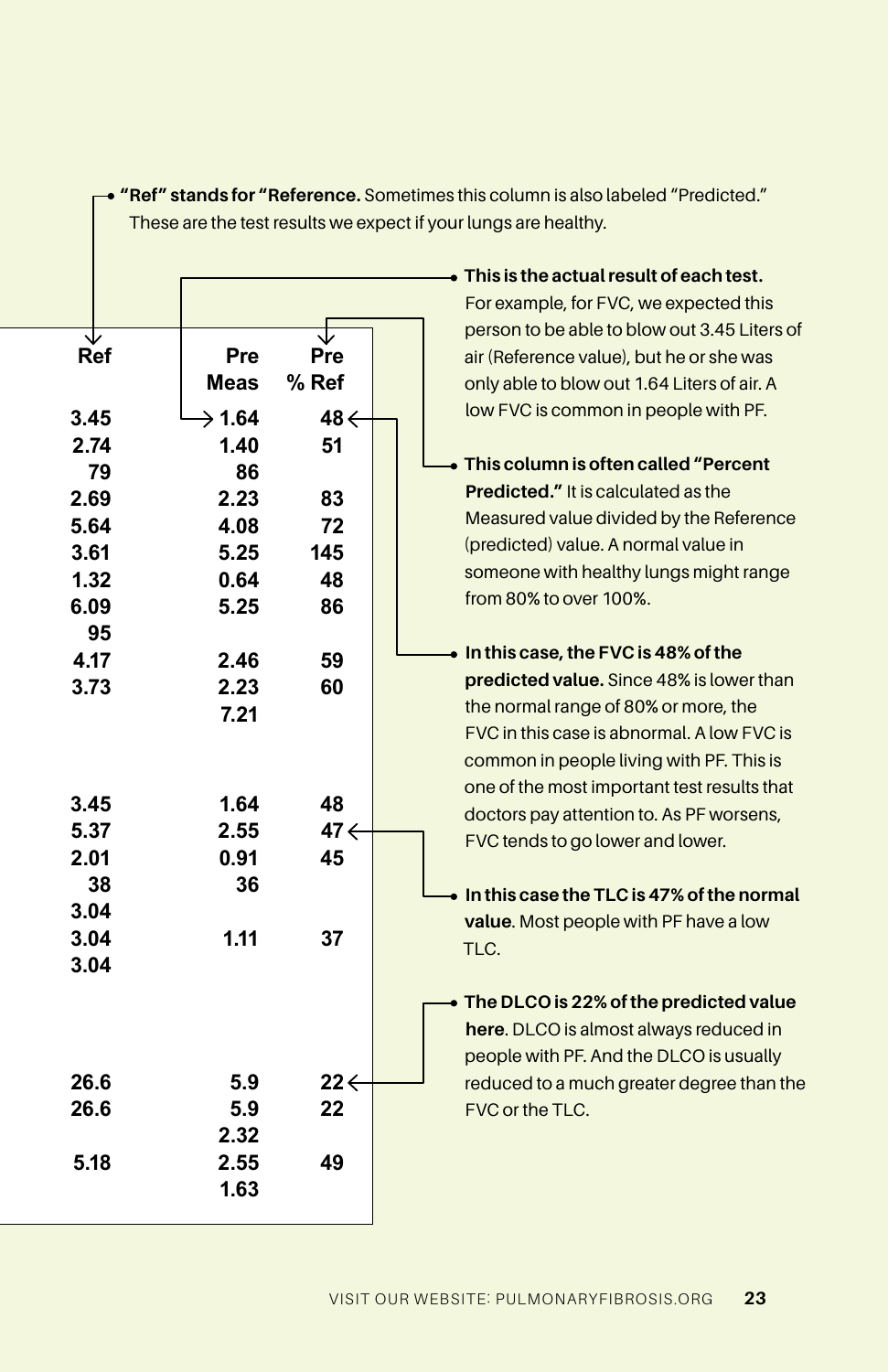#### **3. WALKING TESTS**

Doctors use a walking test to see how far you can walk (usually in six minutes) and how low your oxygen levels go when you walk. Sometimes the test is performed when you are using oxygen, and sometimes it is performed without oxygen. Doctors will compare your walking distance and your oxygen levels to your results from previous visits to determine whether your lung disease has progressed. Doctors often also use this test to determine whether or not you need to use supplemental oxygen while exerting yourself in your home and outdoors.

#### **4. HRCT SCANS**

A high resolution computed tomography (HRCT) scan is a test involving X-rays that lets your doctor see a picture of your lungs. An HRCT scan gives a much clearer picture of your lungs than a regular chest X–ray or even a regular CT scan. An HRCT scan is a necessary test to diagnose PF. When repeated later on, comparing the change between two HRCT scans can tell your doctor if there is more scarring in the lungs. Some doctors perform multiple HRCT scans each year, some once per year, and some only when there is a change in your symptoms, spirometry, or walking test results. An HRCT protocol recommended by the PFF and PF experts in the United States is available on the PFF website at **[bit.ly/pff-hrct](https://bit.ly/pff-hrct)[.](http://bit.ly/pffhrct.)**

There are other tests doctors sometimes use to better understand your disease and its impact on your health, including arterial blood gas testing, cardiopulmonary exercise testing, and an echocardiogram. An arterial blood gas directly measures the amount of oxygen and carbon dioxide in your bloodstream and helps your doctor understand how well or poorly your lungs are functioning. Some forms of PF may also affect your heart. To investigate this possibility, your doctor might order an echocardiogram (or ultrasound) of the heart or a cardiopulmonary exercise test.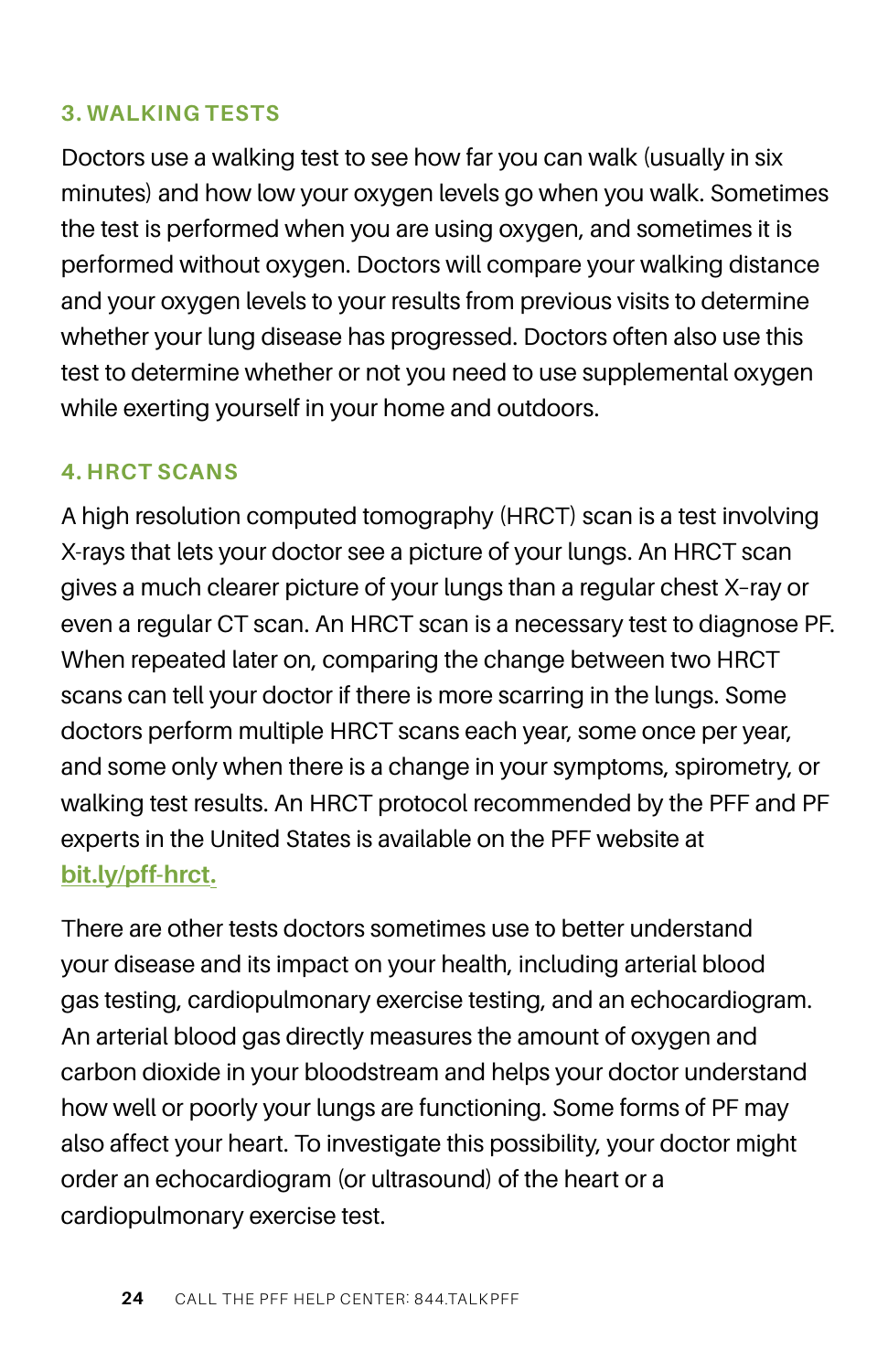# clinical trials

# **What are clinical trials?**

Clinical trials are research studies that explore whether a medical strategy, treatment, or device is safe and effective for humans. These studies also may show which medical approaches work best for certain illnesses or groups of people. Clinical trials produce the best data available for health care decision making. The purpose of clinical trials is research, so the studies follow strict scientific standards. These standards protect patients and help produce reliable study results.

# **Should I participate in a clinical trial?**

Each potential participant should make an informed and voluntary decision regarding participation in clinical trials. Clinical trials are not intended to act as a treatment for individual patients; they are intended to provide information about a therapy or outcome that may benefit a population of patients. If a patient wants to participate in trials, he or she should have a full understanding of the specifics of participation. Participants should discuss their participation with family and caregivers if they wish, as well as their healthcare providers to ensure complete understanding of the trial.

# **Why are clinical trials important?**

Research is the pathway to finding new therapies, improving quality of life, and ultimately discovering a cure for pulmonary fibrosis. An important way that patients can help advance research is by joining clinical trials that study the effectiveness of therapies in development. By participating in clinical studies, patients provide crucial data to researchers. New treatments must demonstrate safety and efficacy before receiving approval from the FDA. Additional information about clinical trials and their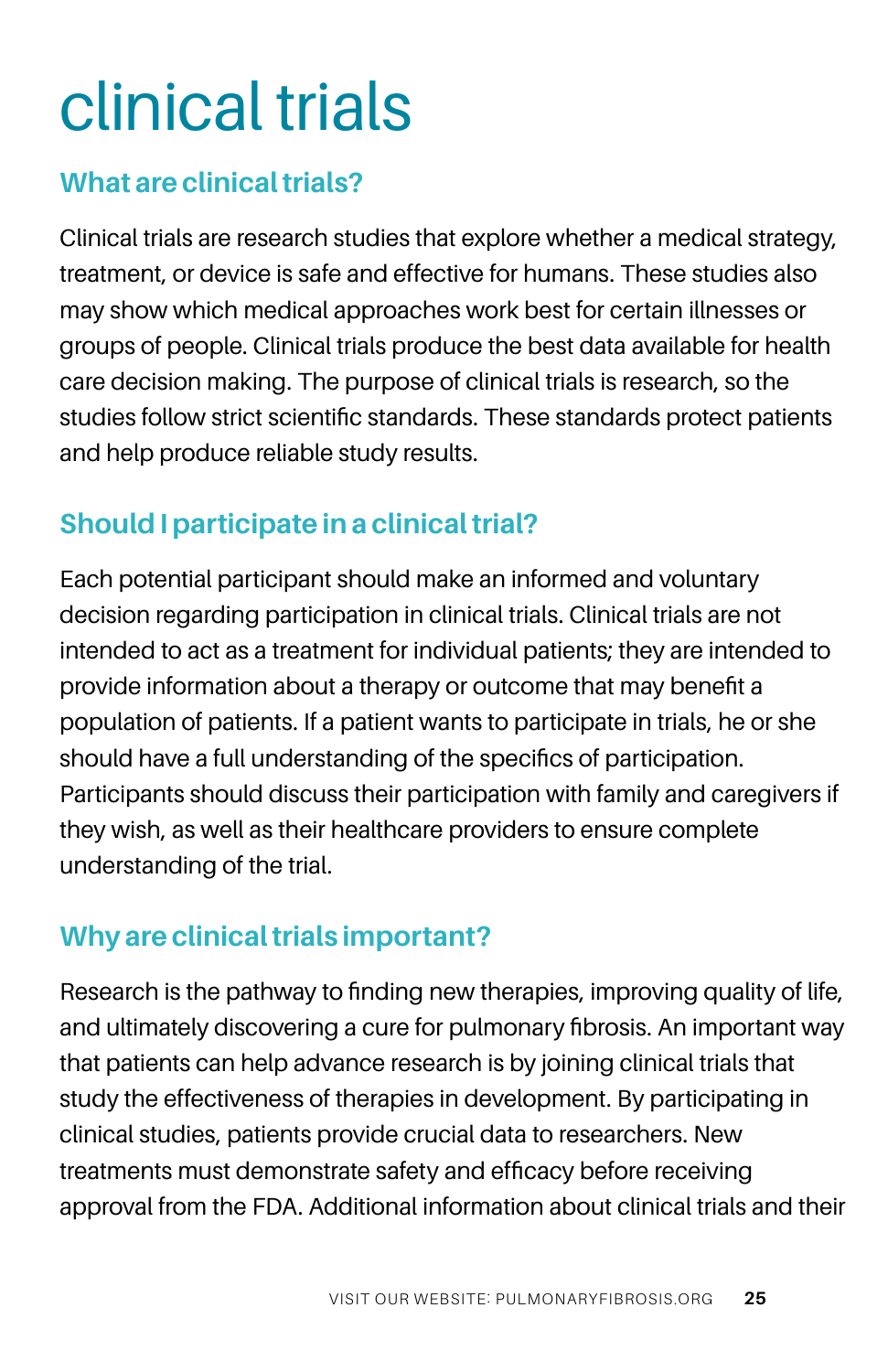importance is available on the PFF website at **[pulmonaryfibrosis.org/clinicaltrials.](http://www.pulmonaryfibrosis.org/clinicaltrials)**

### **Where can I find a clinical trial?**

The PFF has developed tools to make searching for and learning about clinical trials easier for patients and their families.

#### **PFF CLINICAL TRIAL FINDER**

The PFF Clinical Trial Finder is a tool designed to help people living with pulmonary fibrosis, their caregivers, and loved ones to learn about clinical research opportunities closest to them. This searchable platform filters the type of trial, patient characteristics, and proximity to home thereby accelerating enrollment and ultimately the development of new treatment options for patients. If users are interested in learning more about any particular study, they should contact the listed site coordinator via email or phone.

The PFF Clinical Trial Finder obtains information directly from ClinicalTrials.gov, a service of the National Institutes of Health, which provides details on publicly and privately supported clinical trials. We strongly recommend that patients consult with their healthcare provider about the trials that may interest them and refer to our terms of service. Get started at **[trials.pulmonaryfibrosis.org.](http://trials.pulmonaryfibrosis.org.)**

#### **PF DRUG DEVELOPMENT PIPELINE**

The PFF has launched a PF Drug Development Pipeline tool to educate the PF community about drug and device development in relevant areas of interstitial lung disease, including IPF, HP, RA-ILD, SSc-ILD, Sarcoid-ILD, chronic cough and lung transplant.

The PF Drug Development Pipeline includes interventions, such as novel drugs or devices, that are in development or have been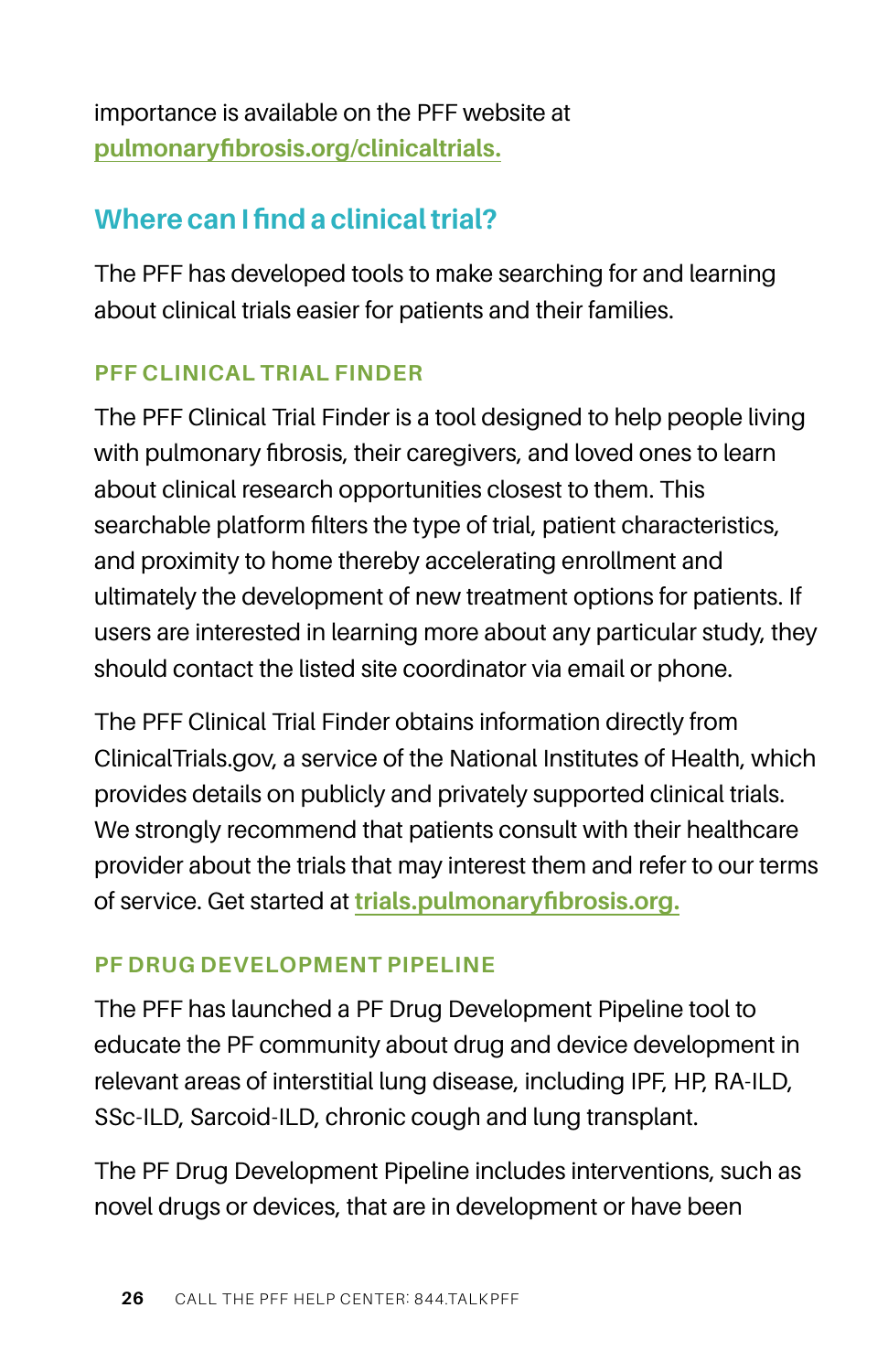approved for the market in the United States. This tool allows viewers to filter trials by Study Phase, Disease Condition, Intervention Type, and Funder Type so that they can find information that is relevant to them. All drugs with active clinical trials link to study-specific information in the PFF Clinical Trial Finder on the PFF website. Additional features of the Pipeline tool include a Drug Development Pipeline Glossary, a User Feedback Form, and links to pertinent news and announcements about drug development and corresponding trials. Access the PF Drug Development Pipeline at **[pulmonaryfibrosis.org/clinicaltrials.](http://www.pulmonaryfibrosis.org/clinicaltrials)**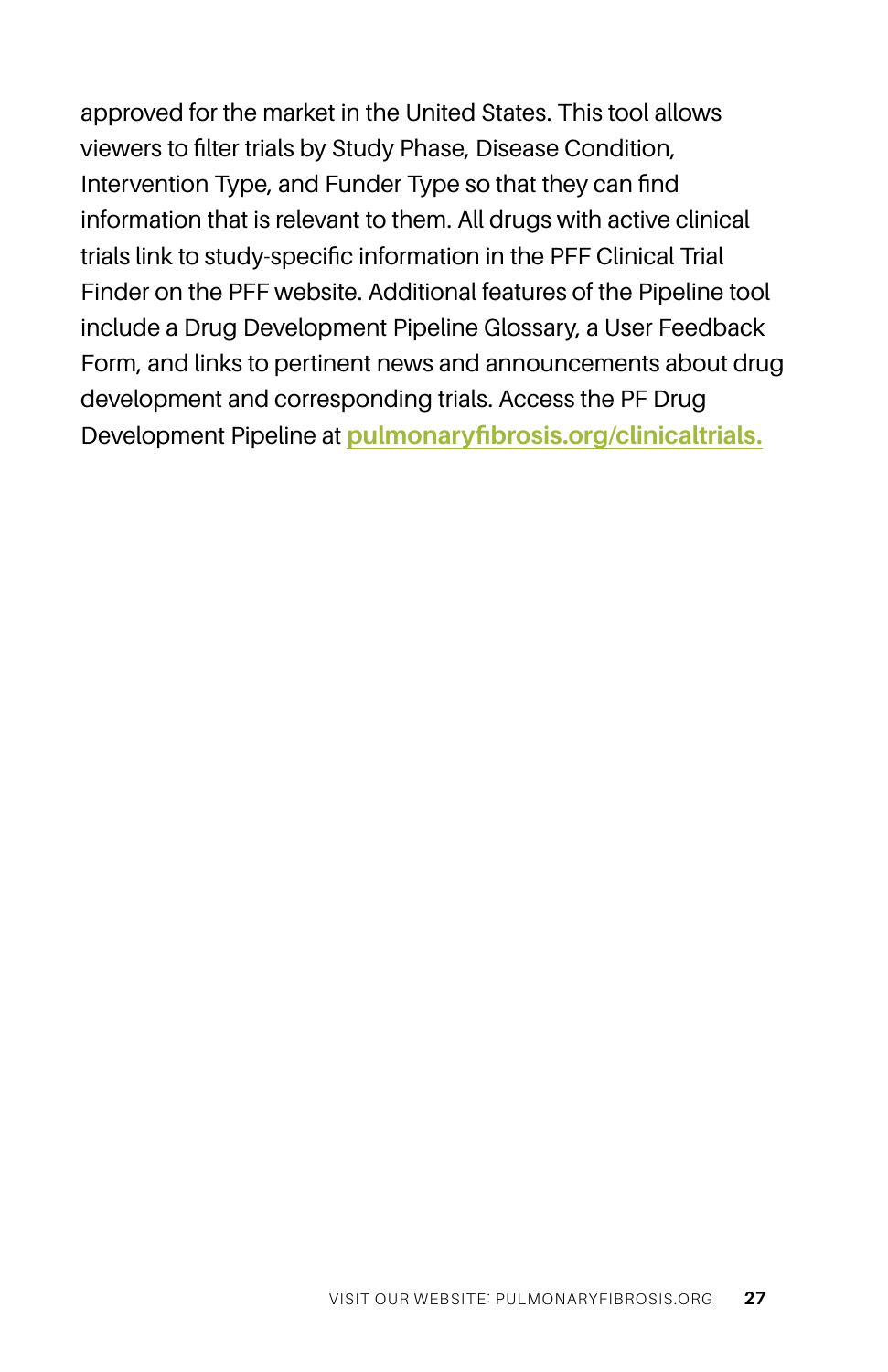# maintaining your health

# **What is it like to live with pulmonary fibrosis?**

First of all, you should know that **each person's experience living with PF is different**. There is no "usual" experience. Some people have severe symptoms, and some have none at all. Some people live an almost normal life for many years, but others experience severe symptoms on a daily basis. The following discussion focuses on the common experiences that many, but not all, people living with PF report.

Early on, people with PF may have no symptoms at all. The most common symptoms are **breathlessness during exertion**, bothersome **cough**, and **fatigue** (tiredness). As the lungs develop more scar tissue, symptoms worsen. Shortness of breath initially occurs with exercise, but as the disease progresses patients may become breathless while taking part in everyday activities, such as showering, getting dressed, speaking on the phone, or even eating.

People living with PF share many of the same challenges faced by people living with other chronic diseases, such as

- dealing with side effects from medications and other therapies;
- distress resulting from the symptoms of your disease;
- frustration resulting from the limits your disease places on your body;
- inconvenience and cost of medical tests and frequent doctor visits, sometimes far from home; and
- worrying about the "three big Fs"-your family, your finances, and your future.

In addition, people living with PF often need to use oxygen therapy, a burdensome but important treatment that may add inconvenience and frustration to your life.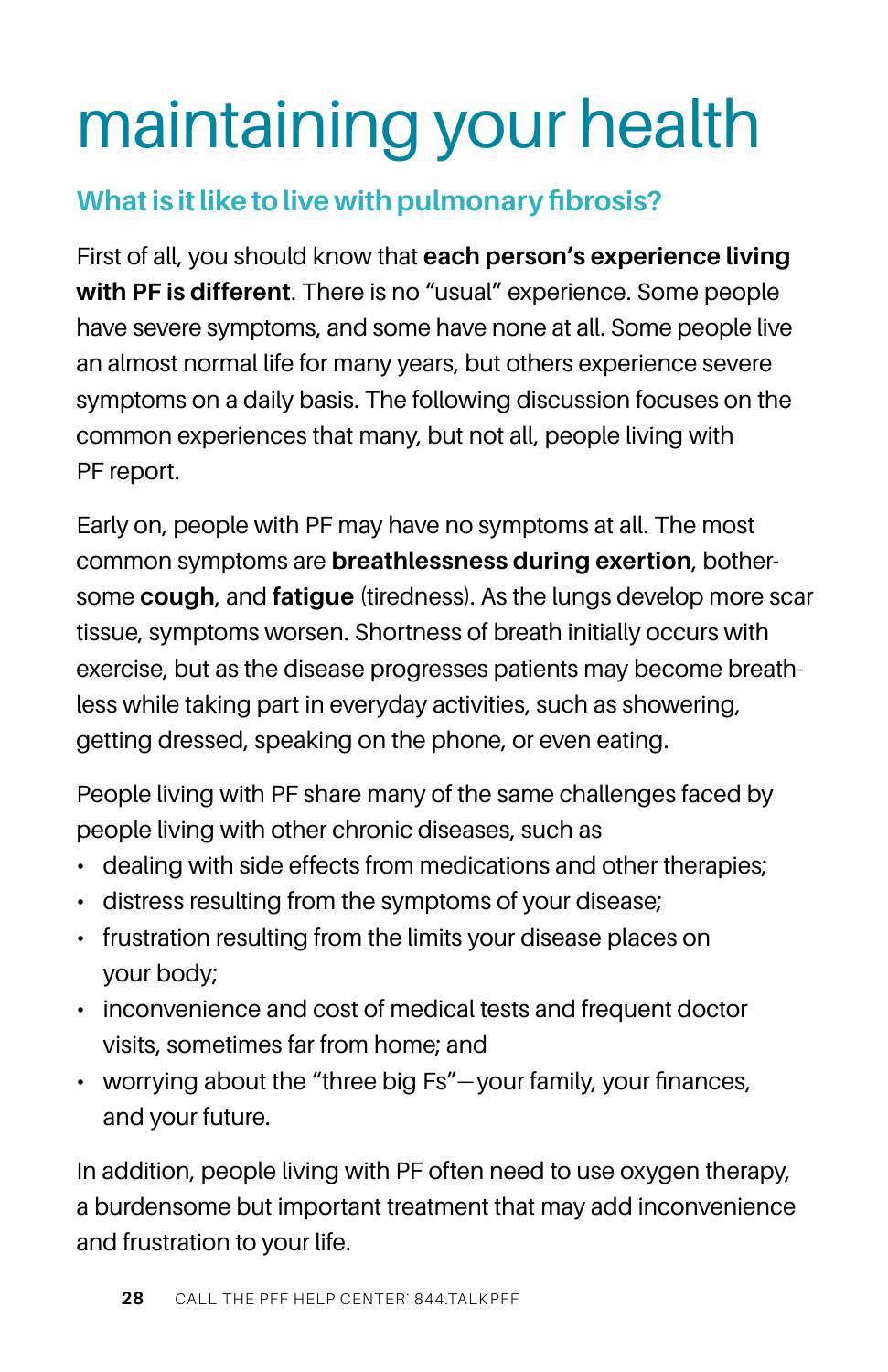Over time, most people with PF experience **progression** of their disease. When doctors use the term progression, they mean that there is more scar tissue in your lungs, which usually shows up on breathing tests (lower numbers or percentages on spirometry and diffusing tests). More scar tissue can make you feel more breathless than before. Often progression also means that you might need to start using oxygen, use more oxygen than before, or use oxygen for longer and longer periods during the day or night.

It is important for you to understand that everyone seems to experience his or her own pattern of progression. Remember, there is no "usual" experience. Some people remain stable for years before progression begins. Others seem to have rapid progression starting from the time they receive their diagnosis. Most people fall in between these two extremes, with periods of stability alternating with periods of progression. Some people will develop more rapid progression over days or weeks — this is called an "acute exacerbation." This type of progression is a little bit different and will be covered in the "Acute Exacerbation" section on page 31.

**"I would advise others to stay as healthy as possible. Get into a regimen of working out with oxygen, supervised if you can, to try to ward off advancement. It's so individualized, you never know — it may never progress, or it may progress fast."** 

PATIENT LIVING WITH PF

### **What is the life expectancy for someone living with PF?**

Pulmonary fibrosis, particularly idiopathic pulmonary fibrosis, is a serious, life-limiting illness. It is very important to understand what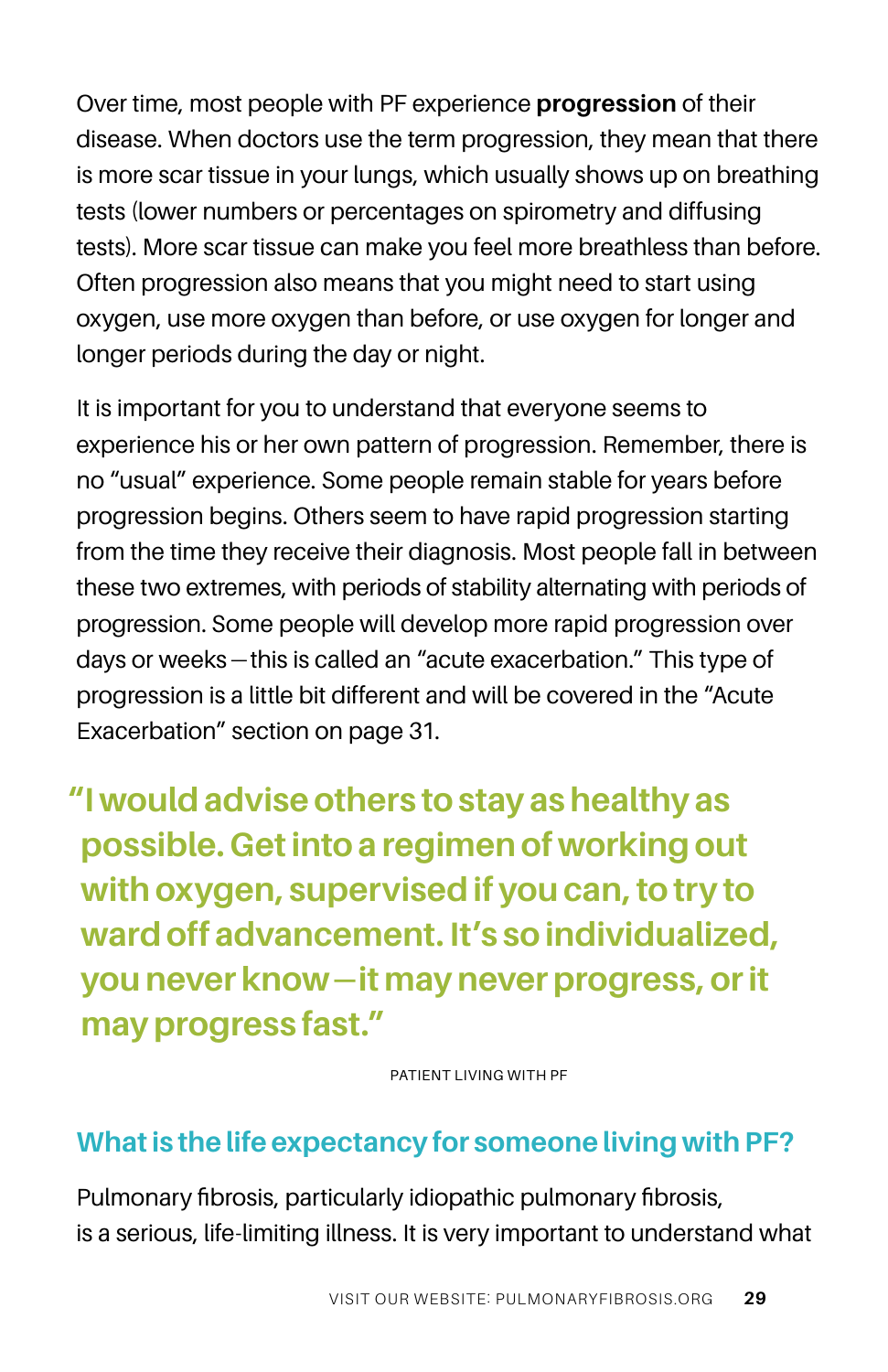type of PF you have as different forms of PF affect patients in different ways. It is difficult to predict how long you will live. An important goal is to learn to live with this diagnosis despite its serious nature.

No one can tell you how long you will live with PF. You may have read or been told that, on average, people with IPF live three, four, or five years, but this statistic only applies to people diagnosed with idiopathic pulmonary fibrosis, and the statistics for the many other kinds of PF can be different and are often better. Also, there is a lot of variation in how long people with PF live. If four years were the average, that would mean that half of people living with PF live longer than four years. Some live much longer.

Your doctors may be able to give you more information about their expectations (another way of saying "on average") of what's to come for you. For example, people with very low breathing tests, rapidly progressing disease, and those who require a lot of oxygen do more poorly than others.

If your doctor believes you are at risk to die in the next six months, they may recommend that you receive hospice care, which is intended to help people who are dying have peace, comfort, and dignity. People receiving hospice care receive treatments to control pain and other symptoms. Hospice care also provides support to families. Care may be provided at a hospice center, but can also be done in nursing facilities, hospitals, or often at home. You can learn more at:

- **[caringinfo.org](http://caringinfo.org)**
- **[http://](http://nihseniorhealth.gov/endoflife/preparingfortheendoflife/01.html)nia.nih.gov/health/end-of-life**
- **[prepareforyourcare.org](http://prepareforyourcare.org)**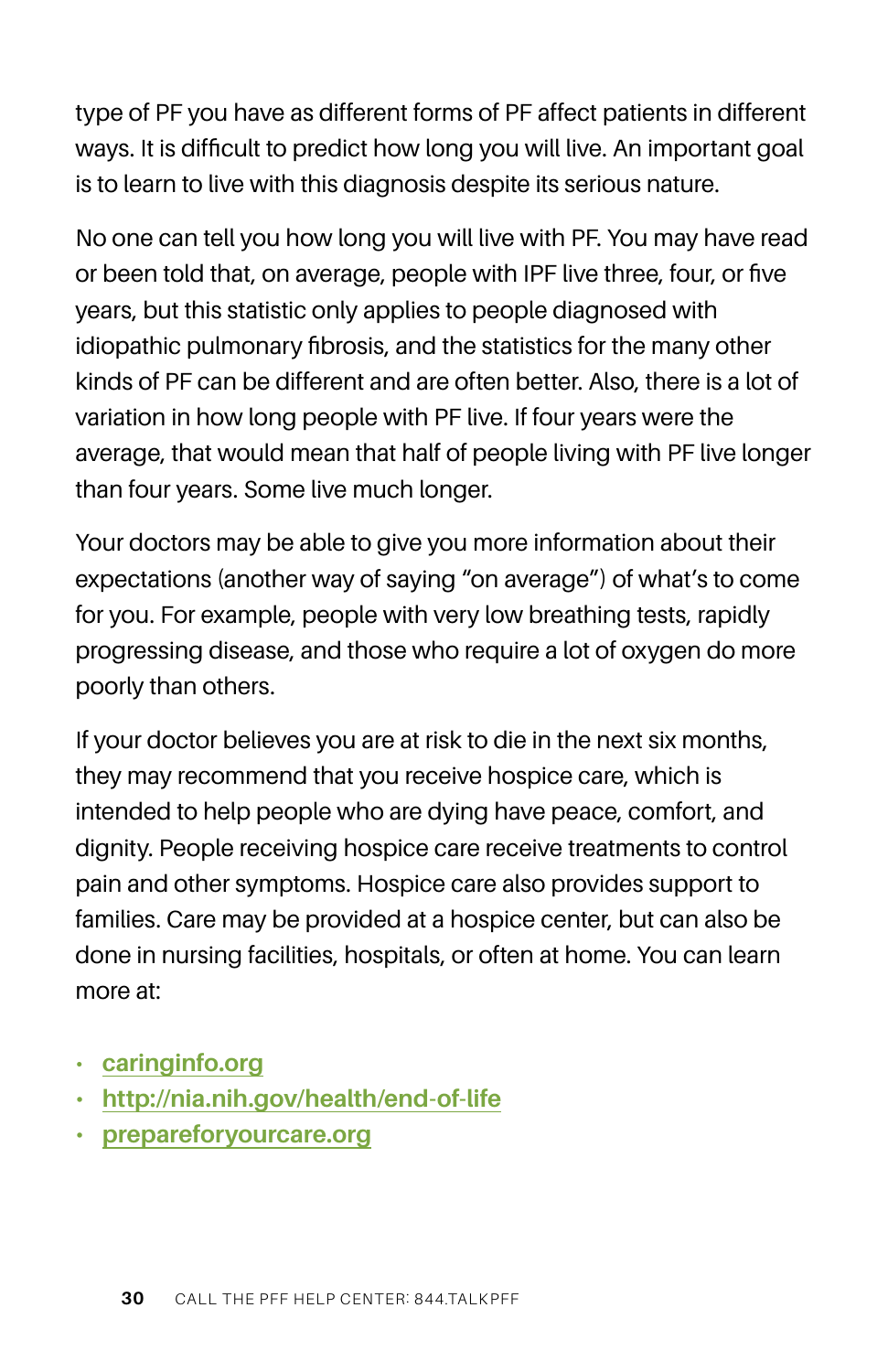# **I heard that some people with pulmonary fibrosis develop an "acute exacerbation." What is that?**

Some people with PF can develop a sudden worsening of their condition over the course of days or weeks, including increasing breathlessness and cough, the need for more oxygen, and consideration of hospitalization. Sometimes there is an obvious explanation, such as pneumonia (a lung infection), heart problems, or blood clots in the lung (a pulmonary embolism). But in many cases, things are worse without an alternative explanation and represent rapid worsening of the underlying pulmonary fibrosis — this is called an "acute exacerbation."

Doctors can recognize an acute exacerbation based on your symptoms, oxygen levels, CT scan results, and other tests. Usually doctors will find that your lungs have "ground-glass" on your CT scan, which means that some parts of your lungs appear grey or hazy. This ground-glass effect can result from infection, fluid build up, inflammation, or microscopic injury to the lungs.

An acute exacerbation can be a serious event, and for many it can be fatal within days or weeks. When an acute exacerbation is severe and the lungs are failing to put enough oxygen into the bloodstream, doctors often bring up the possibility of being treated with a mechanical ventilator (a "breathing machine") attached to a plastic tube that is placed through your mouth into your windpipe. Most people with a PF exacerbation treated with a mechanical ventilator do not survive very long. It is very important that you discuss this possibility with your doctors before this kind of treatment is needed, so that you can make your wishes known regarding this kind of invasive therapy. While this is a sensitive topic, it is important to discuss with your decision maker to ensure your wishes are honored as your health declines.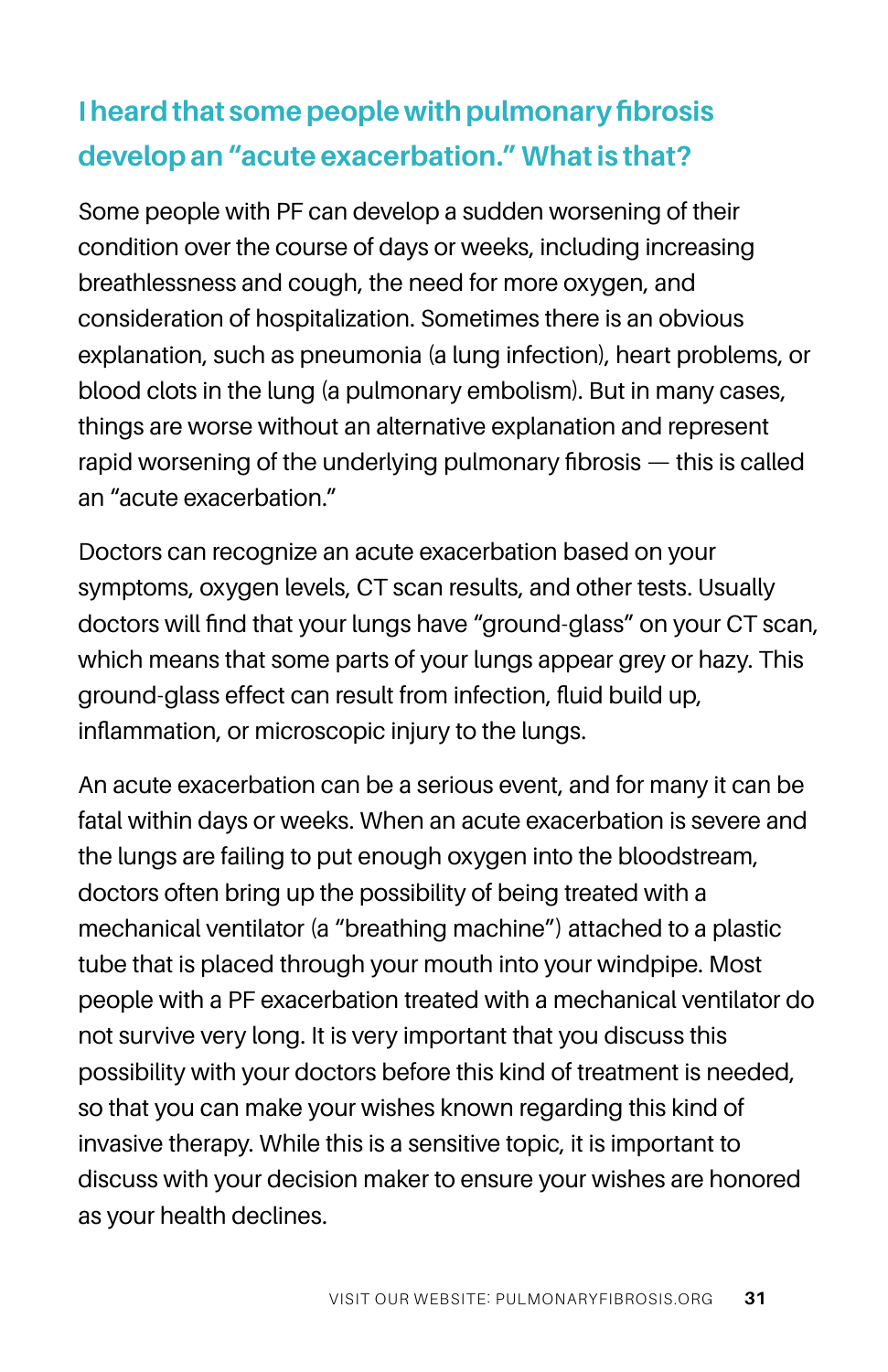# for the caregiver

# **I am a caregiver for someone with pulmonary fibrosis. What do I need to know?**

Whether you are spouse, partner, child, or friend, caring for someone through a serious illness is a challenge. There are only two rules.

- **1** Do what needs to be done each day to take care of your loved one.
- **2** Take care of yourself. The day-to-day life of a caregiver can be physically and emotionally draining.

Here are some suggestions that may help you be an effective caregiver.

### **Be actively involved in your loved one's medical treatment.**

- The diagnostic and treatment journey for patients with PF can be confusing and difficult. By participating and helping them in their journey, you may alleviate anxiety and frustration for both you and your loved one.
- Bring a list of questions that you want to ask your medical team.
- Go to doctor appointments and write everything down.
- Be prepared to advocate for the patient if you feel it is necessary.

### **Know which medications your loved one takes.**

- Keep a current list of all medications and supplements.
- Print out copies of the current medication list to hand to medical staff to copy for their records.

### **Know how to operate any medical equipment used by your loved one.**

• A handheld pulse oximeter is an inexpensive device that measures oxygen levels on the tip of the finger.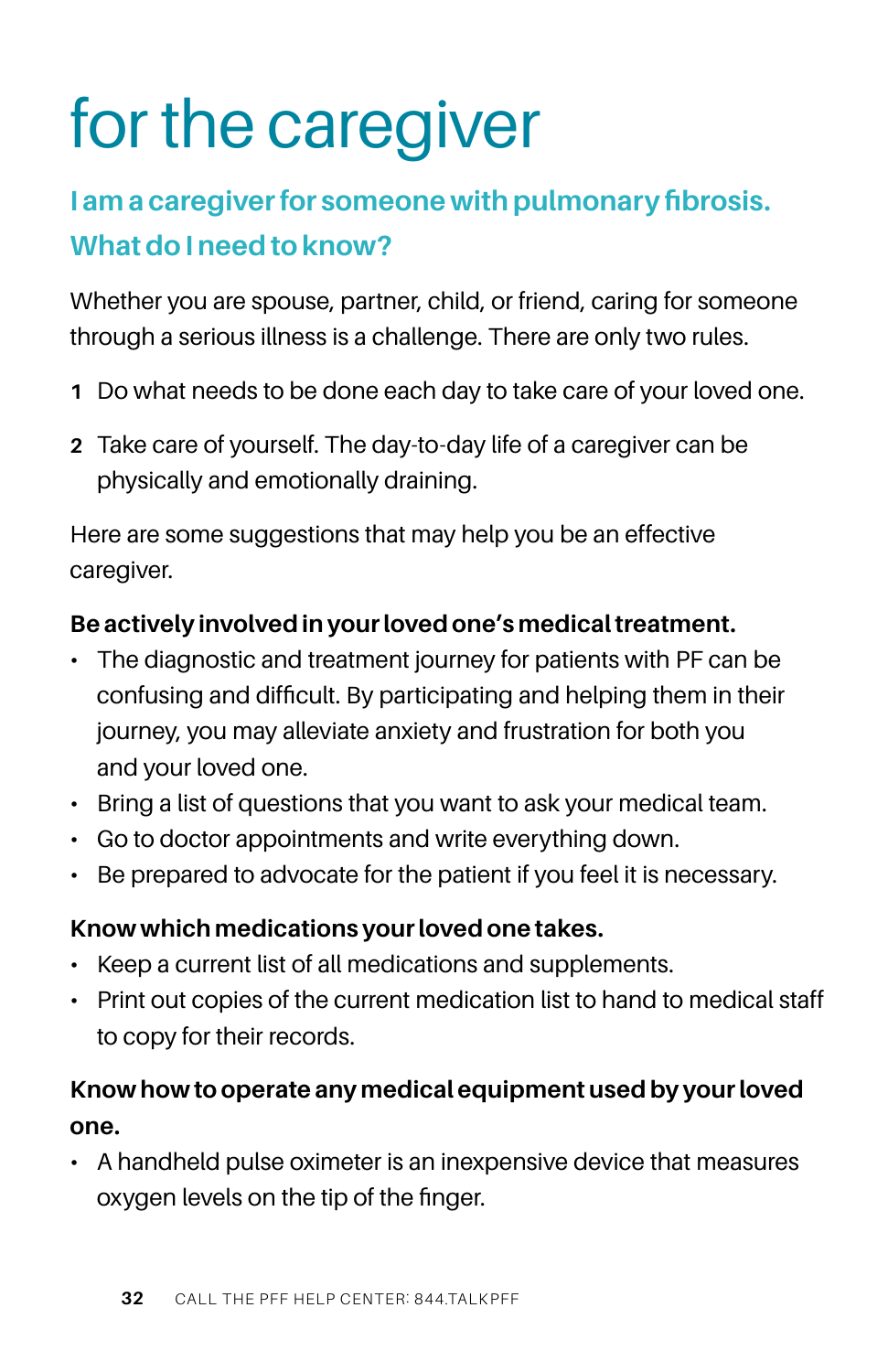- Many PF patients need supplemental oxygen. Know how to operate the oxygen concentrator and tanks in case of an emergency.
- Plan for adequate oxygen when away from home.

### **Let your loved one do everything he or she can for as long as possible.**

Don't take away a PF patient's independence any sooner than necessary, but also be prepared to take over responsibility for things your loved one may no longer be able to do now or in the future, such as

- driving;
- ordering and dispensing medications;
- paying bills, managing money, and filing tax returns; or
- buying groceries and cooking meals.

Help your loved one maintain a healthy diet and exercise program.

**"We look out for each other; we do for each other. Some days I do all the cooking and some days he will decide he wants to cook. Of course, he has to use oxygen, and I worry about the tubing, but he makes sure it's out his way."** 

PF CAREGIVER

Learn about Advanced Directives (Living Wills & Medical Power of Attorney), Physician Orders for Life-Sustaining Therapy (POLST), and Palliative Care options, even long before they seem to be needed.

- These documents should be kept in a place where they are easy for you to find and also on file with your local hospital.
- It's important to select a person to be your decision maker when you are no longer able to make decisions, and make that person aware of your wishes and those of your loved one with PF so that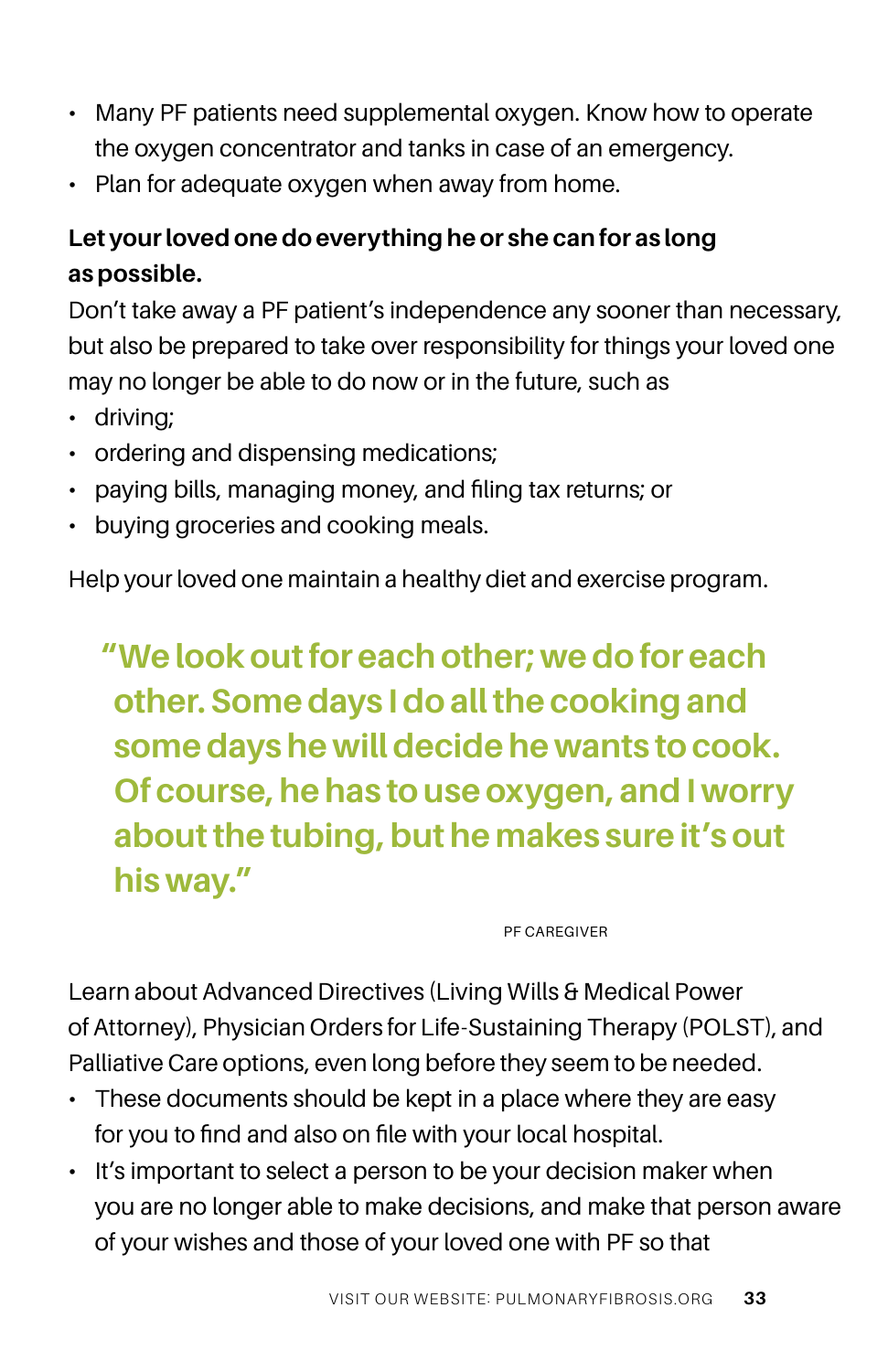he or she can honor those wishes.

- Learn more at
	- **[polst.org](http://polst.org)**
	- **[caringinfo.org](http://caringinfo.org)**

#### **Help prevent respiratory infections.**

- Everyone older than six months of age in the home needs a flu vaccine every year, including you.
- Adults over age 65 need to be vaccinated against pneumococcal pneumonia. Younger adults with certain health conditions may also need to be vaccinated against pneumococcal pneumonia.
- Use hand sanitizer frequently.
- Notify your loved one's primary care provider immediately at the onset of a cold, cough, or flu.
- Keep your loved one away from large crowds.
- **Know when to say NO** to visits from family or friends; to sitting in a hospital emergency waiting room with sick people; or anything else you feel is unsafe for your patient. You are the best judge of what is OK or not.

### **Take care of yourself.**

- **• Be willing to ask for and accept help.**
- Keep up with your own medical appointments.
- Find time for yourself. Get your hair cut, schedule a massage, go to a movie, or have lunch with friends.
- Find someone you can talk to when things are hard.

# **"It has been worrying for me. I think it's just not knowing what the future holds. But I would tell someone else to just really try to stay positive and enjoy every day while you can."**

PF CAREGIVER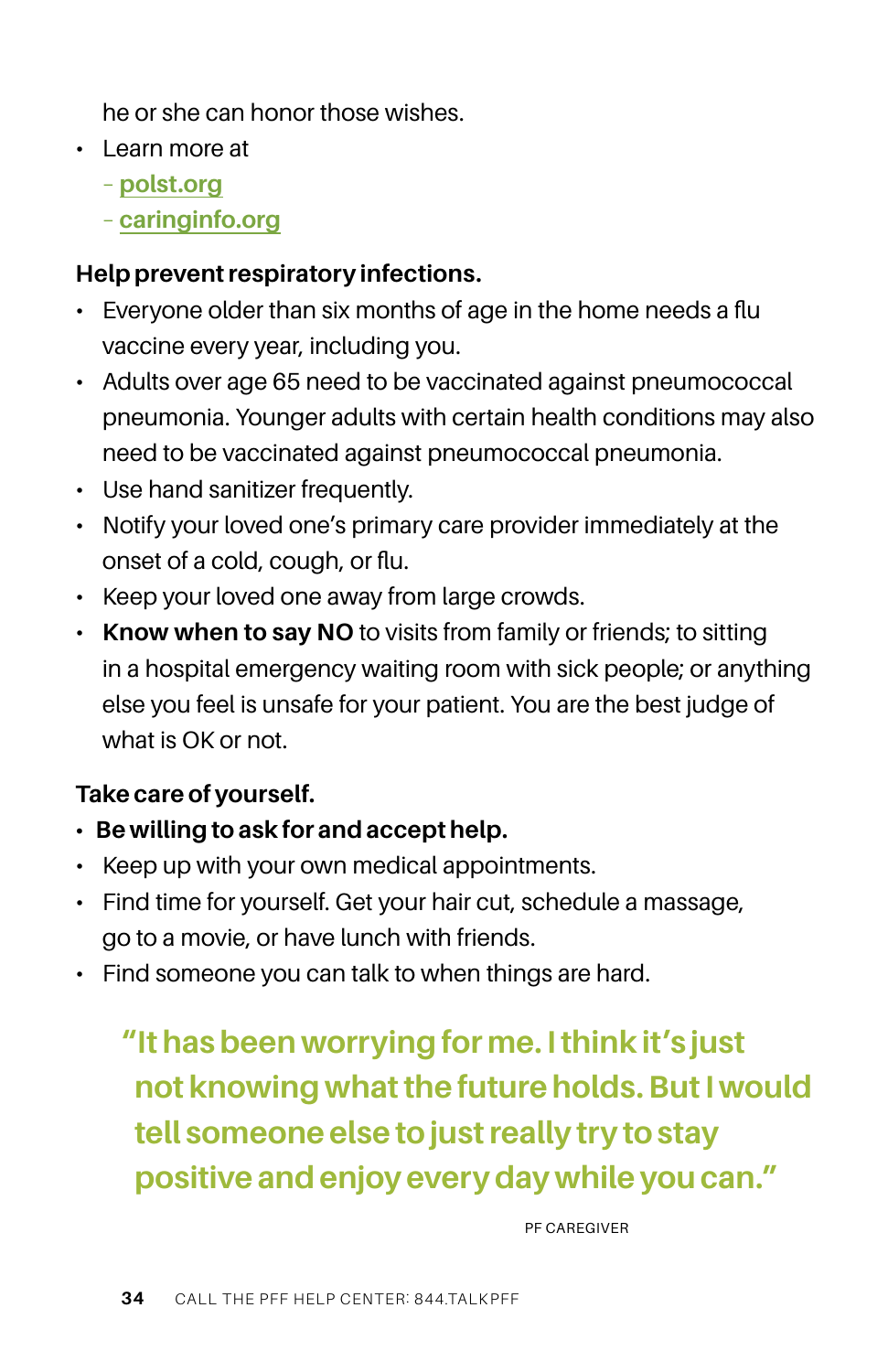# about the foundation

**The Pulmonary Fibrosis Foundation (PFF)** is proud to serve as the leading patient advocacy organization of pulmonary fibrosis and is committed to funding research to find effective therapies, and hopefully one day, a cure. By actively engaging the PF community, the PFF has developed essential programs available to those living and working with pulmonary fibrosis.

The PFF is focused on our mission to mobilize people and resources to provide access to high quality care and lead research for a cure so people with pulmonary fibrosis will live longer, healthier lives.

**GREGORY P. COSGROVE, MD** / FORMER PFF CHIEF MEDICAL OFFICER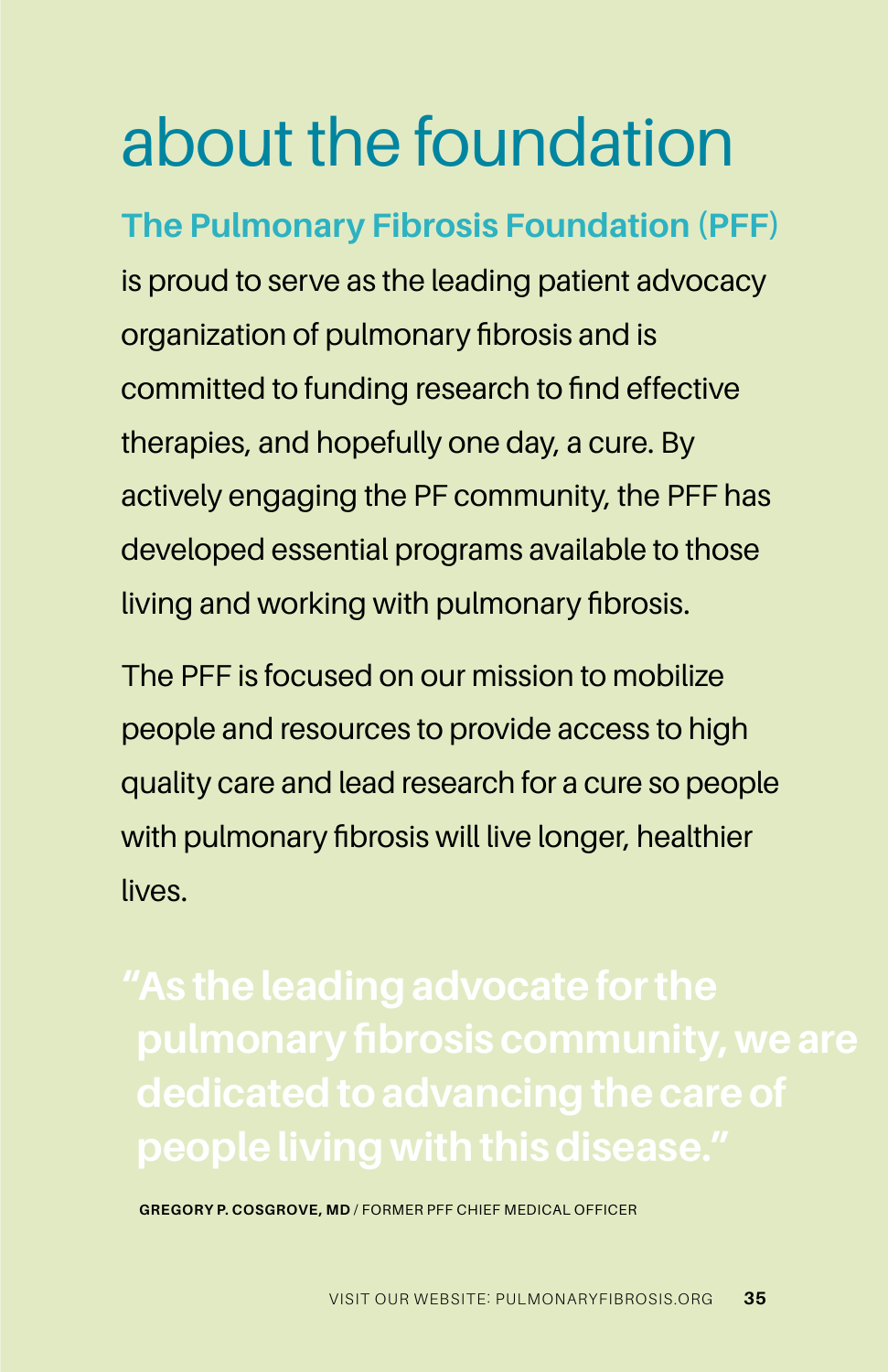#### Some of our signature programs include

- **PFF Care Center Network:** Improves the clinical care of those living with this disease via an expanding group of medical centers nationwide that have proven experience and expertise in treating patients with fibrotic lung diseases
- **PFF Registry:** Collects accurate clinical data on patients with diverse forms of PF in order to understand the current care, treatment, and impact upon the quality of life for those living with PF
- **PFF Help Center:** Provides patients, caregivers, and health care providers with up-to-date medical information; communicates the availability of support services;

and provides information about essential resources

- **PFF Ambassador Program:** Encourages and empowers patients, caregivers, and health care professionals to become spokespeople for the PF community on behalf of the PFF
- **PFF Support Group Leader Network:** Connects more than 150 local PF support groups and provides a forum for PF support group leaders to connect, exchange ideas, learn from one another, and discuss best practices for their meetings
- **PFF Summit:** Facilitates an environment where world-renowned experts come together at our biennial health care conference to exchange ideas and information with fellow physicians, researchers, patients, caregivers, allied health professionals, and industry representatives

# **Learn more about pulmonary fibrosis**

The PFF is committed to providing quality disease education to the PF community. We provide patients, caregivers, family members, and health care providers with the resources necessary to more fully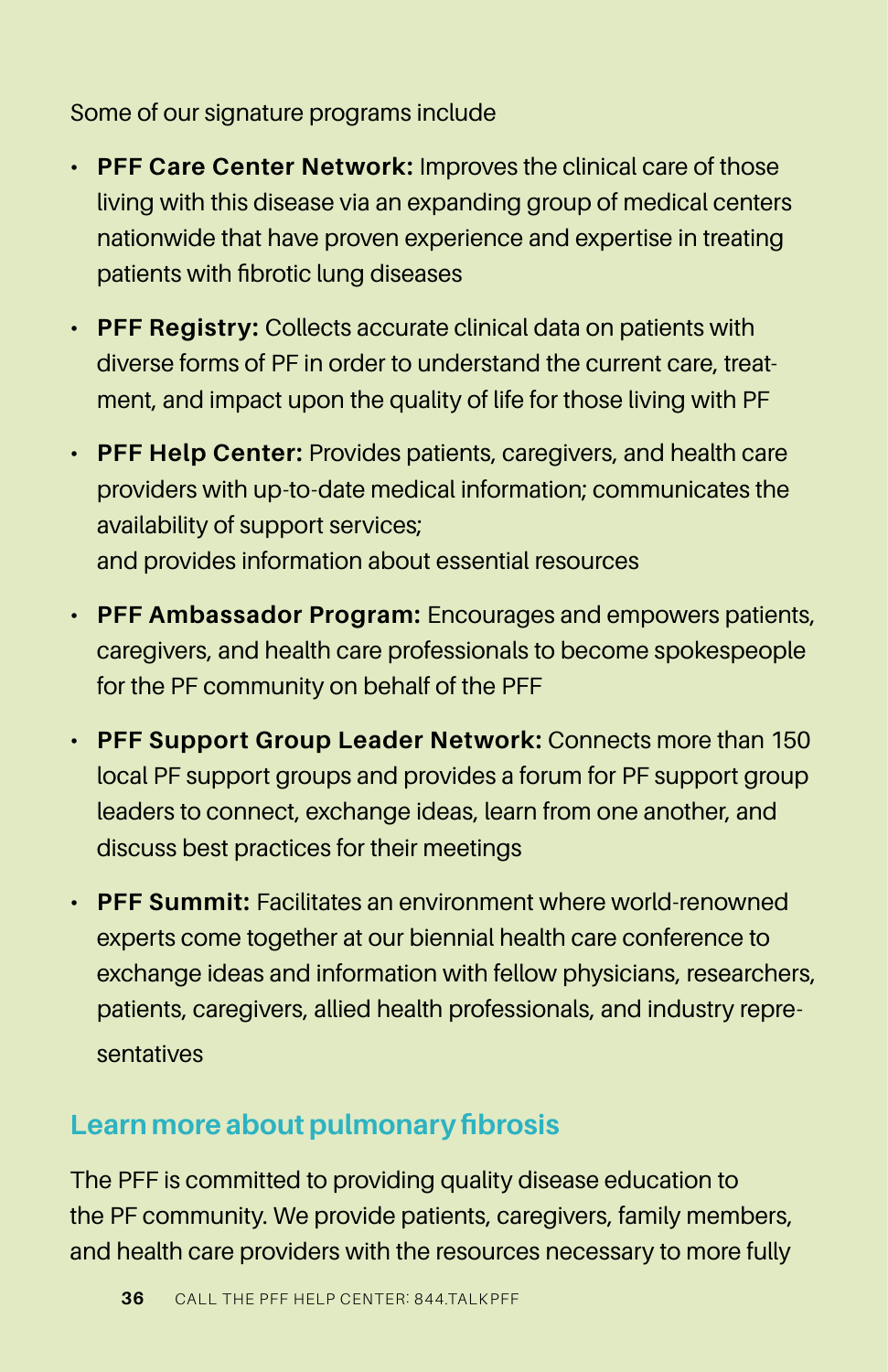understand PF, and provide patients with the tools necessary to live with PF and improve their quality of life.

- **The PFF Disease Education Webinar Series** enables the PF community to easily learn about the disease from leading PF specialists. You can view the online archive on the PFF website (**[pulmonaryfibrosis.org/webinars](http://pulmonaryfibrosis.org/webinars)**).
- **PFF education materials** assist patients, caregivers, family members, and health care providers to learn more about PF. You can download materials from **[pulmonaryfibrosis.org](http://pulmonaryfibrosis.org/life-with-pf/pff-educational-resources/patient-education-materials)** or request hard copies through the PFF Help Center at **844.TalkPFF** (844.825.5733) or **help@pulmonaryfibrosis.org**.

## **Get involved with the PFF**

Your actions have the power to make an impact and create hope for pulmonary fibrosis patients and caregivers everywhere. You can get involved in a variety of ways.

- **Fundraise for Team PFF:** Host an event that is personally meaningful to you. Organize an online fundraiser, hold a bake sale, or host a golf tournament. Take action in the fight against PF today!
- **Pulmonary Fibrosis Awareness Month:** Let the world know September is Pulmonary Fibrosis Awareness Month! Together we can make a difference in spreading disease awareness, providing enhanced patient support, increasing essential research funding, and ultimately finding a cure.
- **Volunteer for the PFF:** Join a network of leaders, advocates, and fundraisers dedicated to helping the PFF fulfill its mission.

Visit **[pulmonaryfibrosis.org](http://pulmonaryfibrosis.org)** to learn more.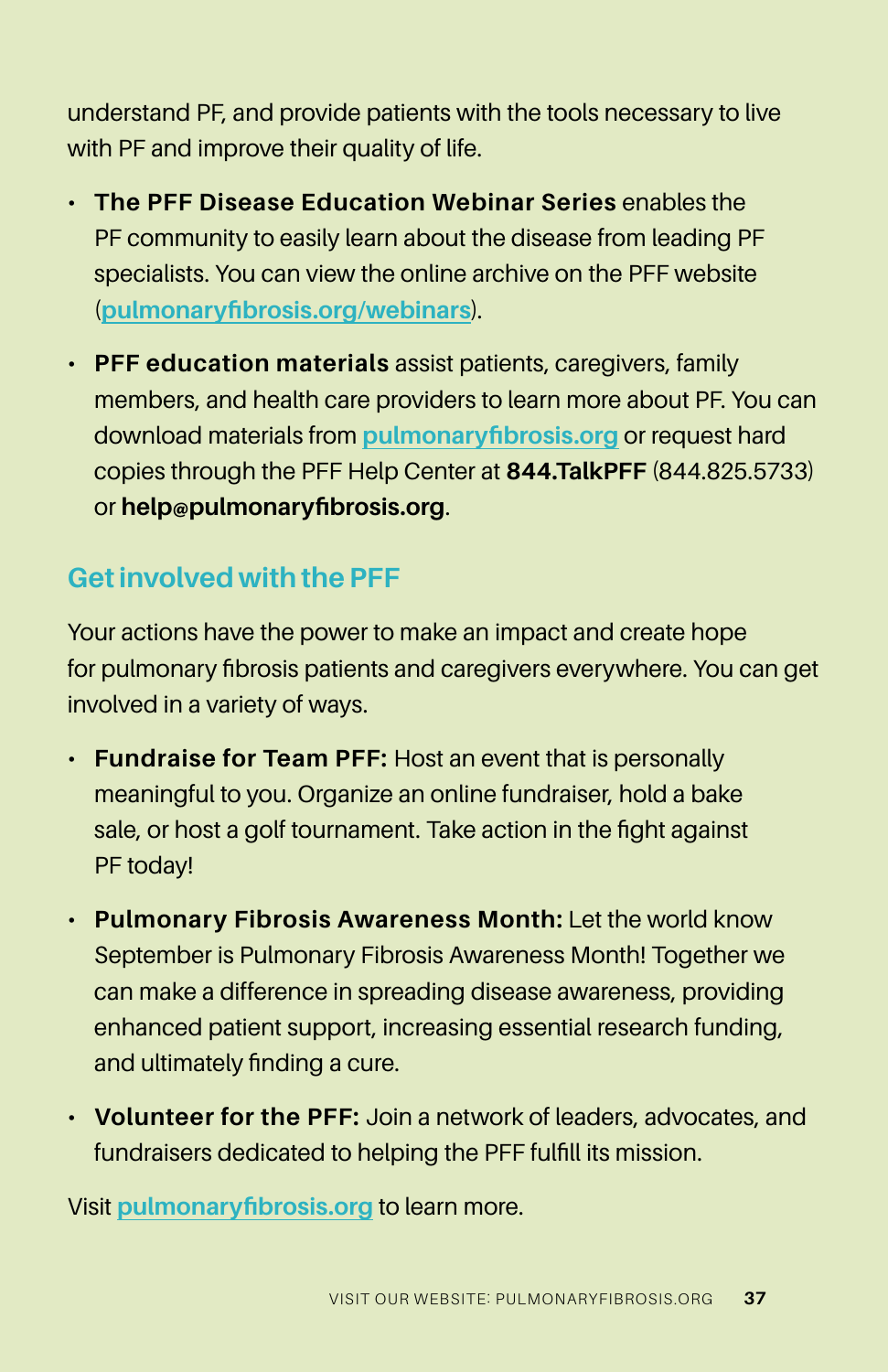# glossary

**Acute exacerbation:** An episode of rapid worsening of a pulmonary (relating to lungs) condition

**Alveoli:** Tiny air sacs in the lungs where carbon dioxide leaves the bloodstream and oxygen enters the bloodstream

**Bronchial tree:** The series of airways connecting the trachea (windpipe) to the alveoli.

**Bronchus:** One of the airways of the bronchial tree (plural: bronchi)

**Bronchoscope:** A tool usually passed through the nose or mouth used for inspecting the inside of airways (bronchial tubes) of the lungs. Biopsies of the lungs can be performed by bronchoscopy.

**Comorbidity:** A disease or other medical problems that occurs simultaneously with PF. A comorbidity is typically neither a cause nor a consequence of PF.

**Diffuse parenchymal lung disease (DPLD):** Another name for interstitial lung disease

**Diffusion capacity (DLCO):** A measure of the ability of gases to diffuse into the bloodstream

**Dyspnea:** Difficulty breathing, shortness of breath, or breathlessness

**Fibroproliferation:** The growth of fibroblasts, the cells that makes scar tissue

**Fibrosis:** Scar tissue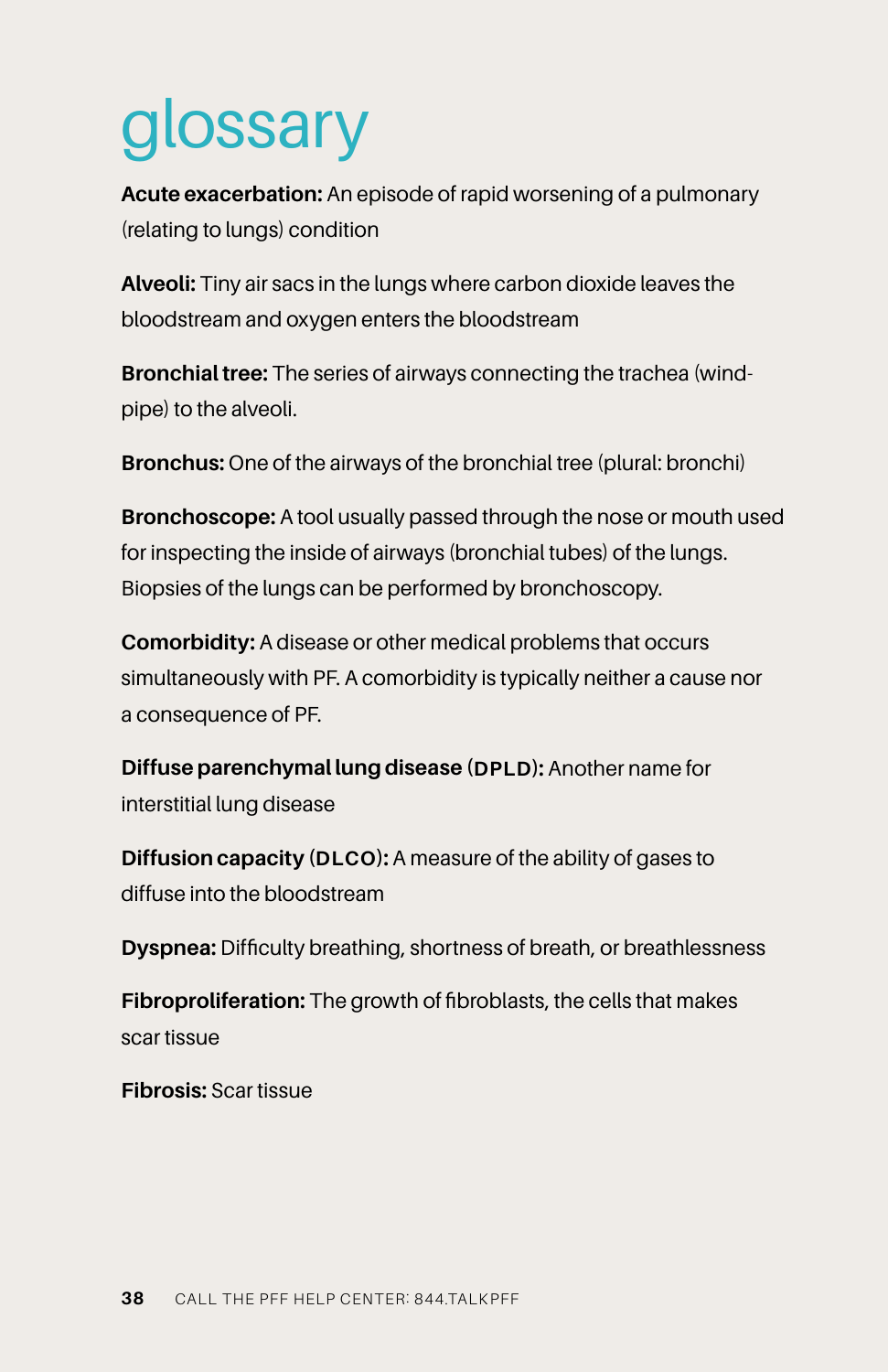**Forced expiratory volume (FEV1):** The amount of air you can blow out in one second after filling up your lungs with air as much as possible. Measured by a test called spirometry

**Forced vital capacity (FVC):** the amount of air you can blow out of your lungs after filling up your lungs with air as much as possible. Measured by a test called spirometry

**Gastroesophageal reflux disease (GERD):** A medical condition defined by passage of stomach contents into the esophagus (food pipe) and often into the throat. GERD can cause discomfort (heartburn or acid indigestion) and sometimes injures the lining of the esophagus. Also called acid reflux disease.

**Hospice care:** focuses on caring, not curing with an emphasis on comfort and support for patients, hospice is designated for patients with a life expectancy of six months or less certified by a physician.

**Idiopathic:** of unknown cause

**Idiopathic interstitial pneumonias (IIP):** A family of nine types of ILD of unknown cause.

**Interstitial lung disease (ILD):** A broad category of over 200 lung diseases that affect the lung interstitium. Typically, ILDs cause inflammation, fibrosis (scarring), or an accumulation of cells in the lung not due to infection or cancer.

**Interstitium:** The walls of the air sacs of the lung. Your lung is made of air, interstitium, and blood vessels. The word "interstitial" refers to the interstitium.

**Palliative care:** Non-curative therapy that treats symptoms and focuses

on improving quality of life. It can be received at the same time as curative therapy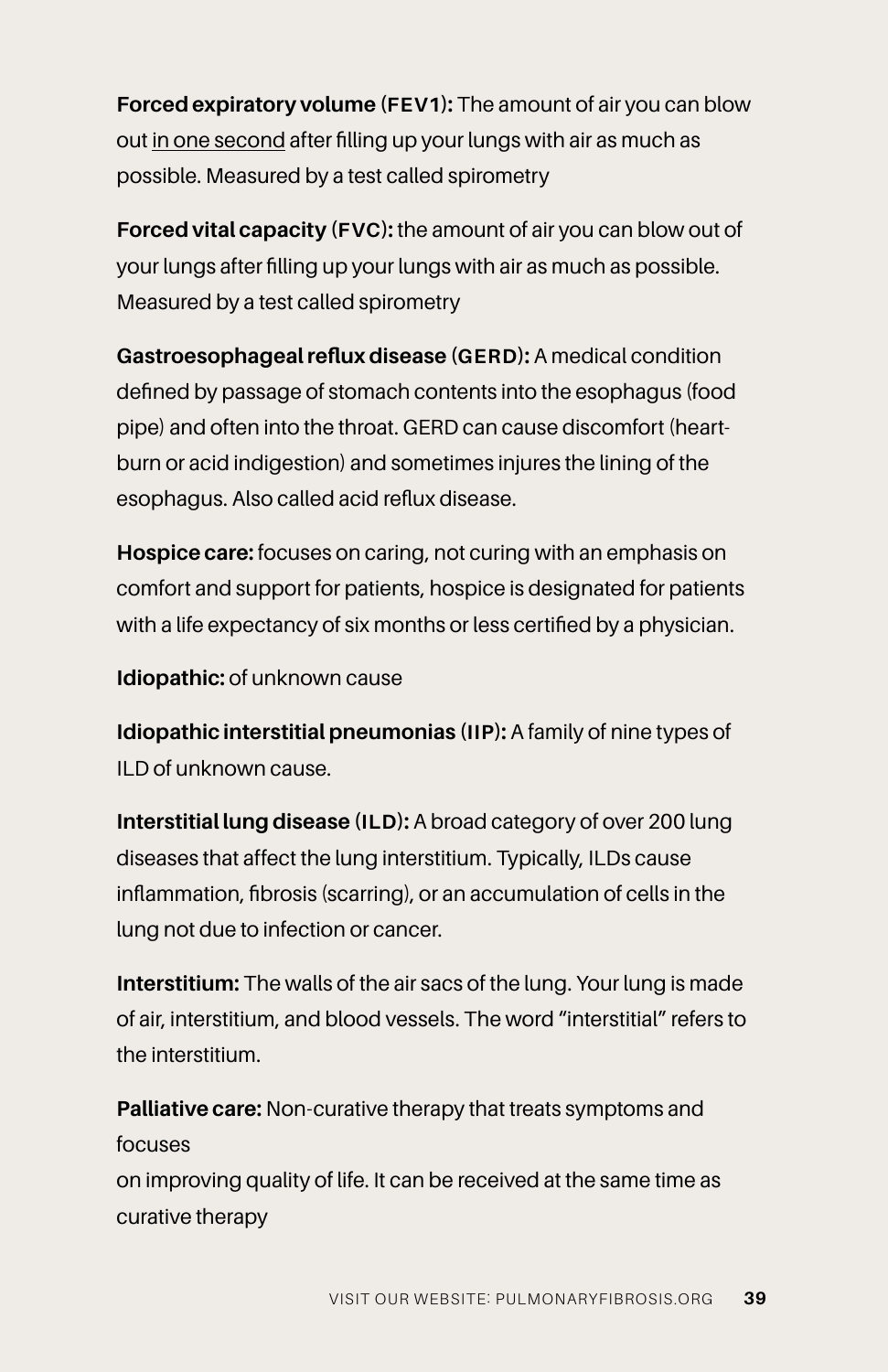**Pathologist:** A physician specializing in disease-associated changes in tissues and organs. Pathologists look at lung tissue under a microscope to aid in medical diagnosis.

**Pulmonary:** Relating to the lungs

**Pulmonary hypertension:** Abnormal high blood pressure in the pulmonary arteries, which connect the heart to the lungs.

**Pulmonologist:** A physician specializing in the lungs

**Radiologist:** A physician specializing in using radiology tests (e.g., X-rays) to diagnose illness

**Rheumatologist:** A physician specializing in rheumatic diseases, which may include autoimmune diseases and joint diseases

**Spirometry:** A test that measures the amount of air inhaled and exhaled with each breath

**Trachea:** Windpipe that connects your voice box to your bronchial tree

**Usual interstitial pneumonia (UIP):** A specific abnormal radiologic or pathologic pattern

**Video-assisted thoracoscopy surgery (VATS):** A surgical procedure on the lungs using tools and cameras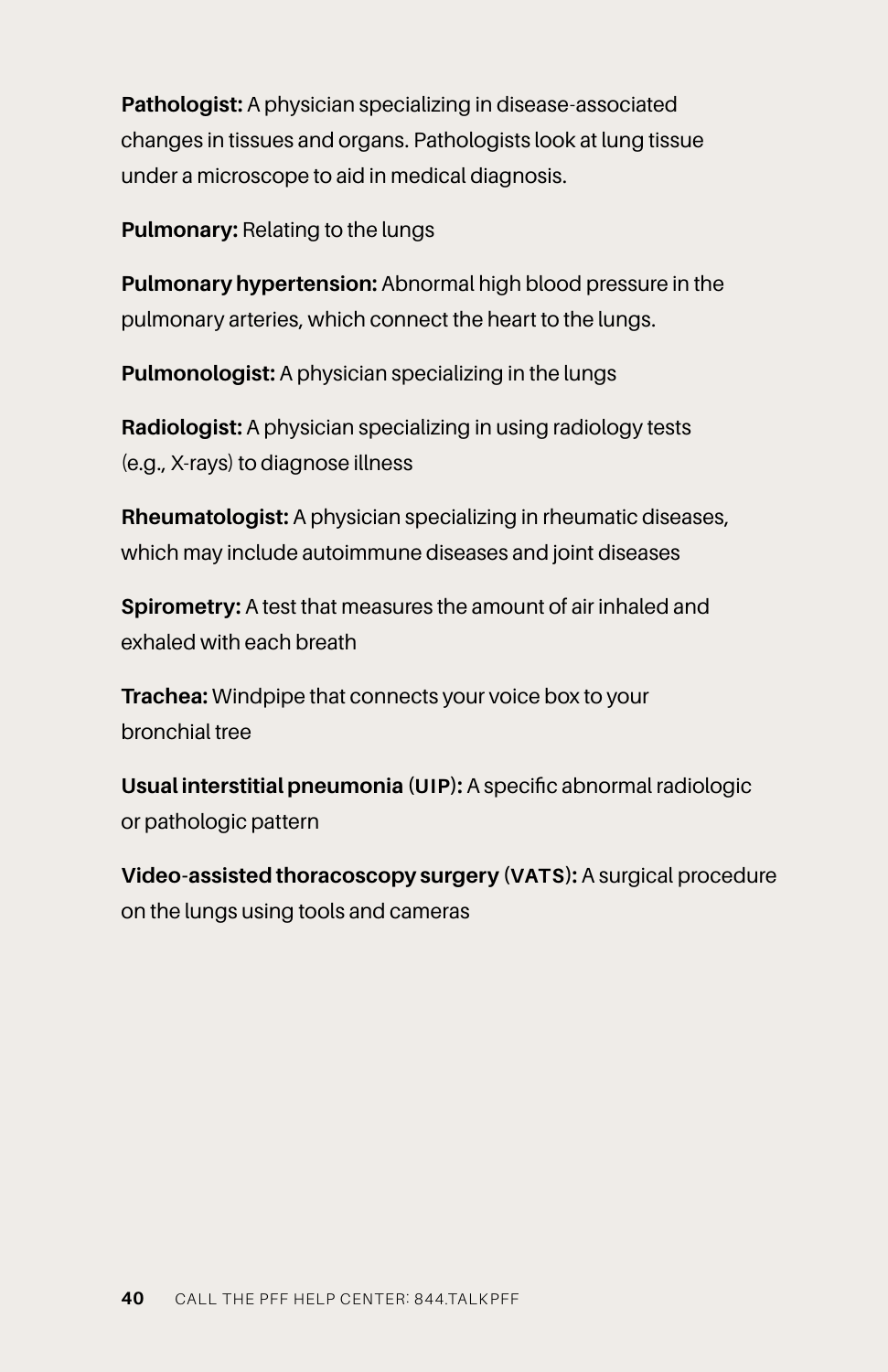# abbreviation list

**AIP:** acute interstitial pneumonia **CTD-ILD:** connective tissue disease interstitial lung disease **FPF:** familial pulmonary fibrosis **FVC:** forced vital capacity **GERD:** gastroesophageal reflux disease **HRCT:** high-resolution computed tomography **ILD:** interstitial lung disease **IPF:** idiopathic pulmonary fibrosis **NSIP:** non-specific interstitial pneumonia **OSA:** obstructive sleep apnea **PFTs:** pulmonary function tests **RA-ILD:** rheumatoid arthritis ILD **UIP:** usual interstitial pneumonia **VATS:** video-assisted thoracoscopy surgery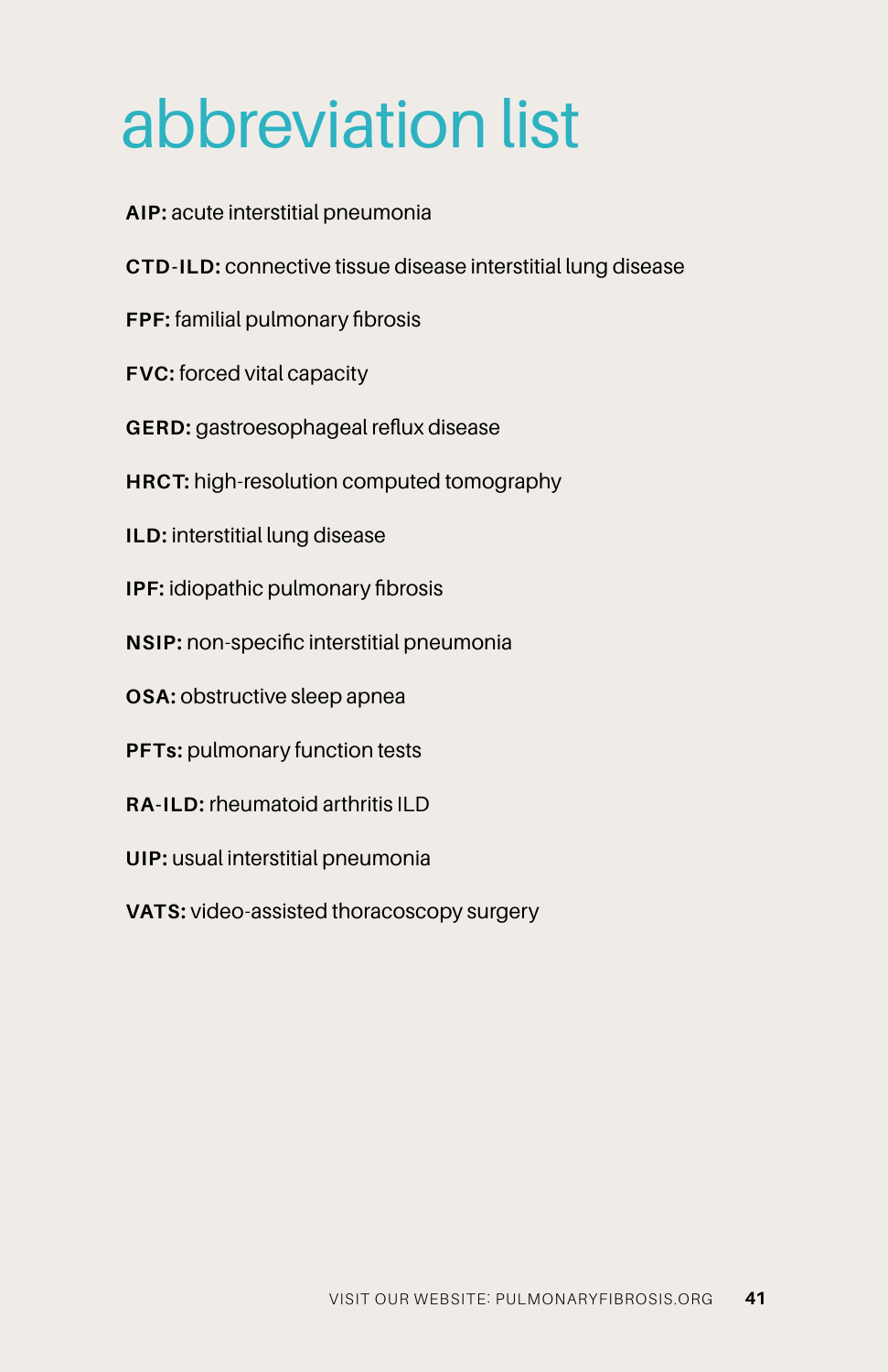#### **THE PFF MEDICAL TEAM**

**AMY HAJARI CASE, MD, FCCP** Piedmont Healthcare Atlanta, GA SENIOR MEDICAL ADVISOR, EDUCATION AND AWARENESS

**SONYE DANOFF, MD, PHD** Johns Hopkins Hospital Baltmore, MD SENIOR MEDICAL ADVISOR, PFF CARE CENTER NETWORK

**KEVIN R. FLAHERTY, MD, MS** University of Michigan Health System Ann Arbor, MI STEERING COMMITTEE CHAIR, PFF REGISTRY

**JOYCE S. LEE, MD, MS** UCHealth Interstitial Lung Disease Clinic - Anschutz Medical Campus Aurora, CO SENIOR MEDICAL ADVISOR, RESEARCH AND HEALTH CARE QUALITY



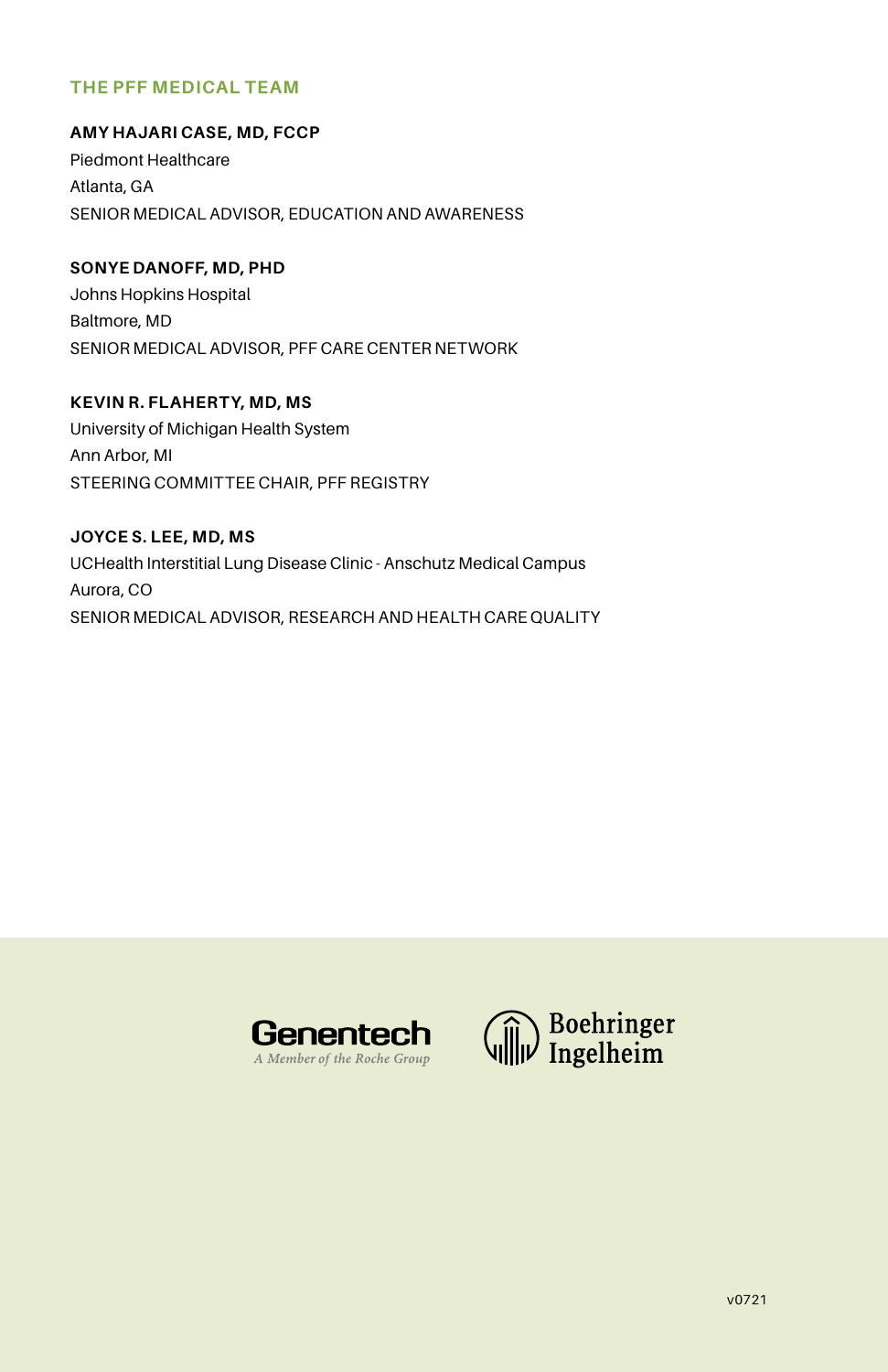### The Pulmonary Fibrosis Foundation is thankful to the following for writing and reviewing this guide:

**HAROLD R. COLLARD, MD**

FORMER SENIOR MEDICAL ADVISOR, RESEARCH DEVELOPMENT

**DAVID J. LEDERER, MD, MS** FORMER PFF SENIOR MEDICAL ADVISOR, EDUCATION AND AWARENESS

Special thanks to **Myrna Taylor** for writing the "For the Caregiver" section.